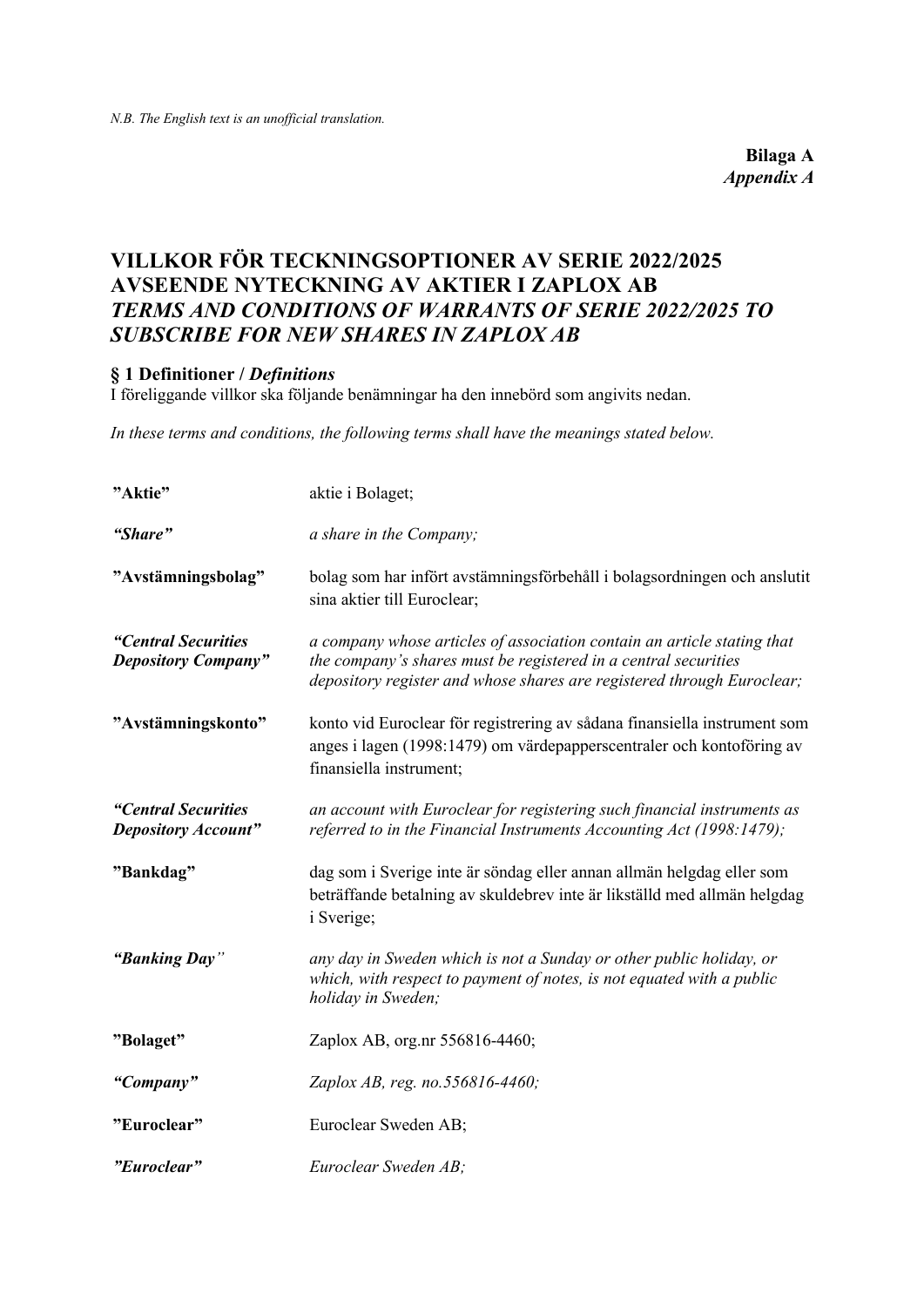| "Innehavare"          | innehavare av Optionsrätt med rätt till Teckning av nya Aktier;                                  |
|-----------------------|--------------------------------------------------------------------------------------------------|
| "Holder"              | any person who is a holder of a Warrant Certificate entitling to<br>Subscription for new Shares; |
| "Marknadsplats"       | Nasdaq Stockholm eller annan liknande reglerad eller oreglerad<br>marknad;                       |
| "Marketplace"         | Nasdaq Stockholm or another equivalent regulated or non-regulated<br>market;                     |
| "Optionsbevis"        | bevis till vilket knutits ett visst antal Optionsrätter;                                         |
| "Warrant Certificate" | a certificate which is linked to a certain number of Warrants;                                   |
| "Optionsrätt"         | rätt att teckna Aktie mot kontant betalning;                                                     |
| "Warrant"             | the right to subscribe for new Shares in exchange for payment in cash;                           |
| "Teckning"            | teckning av Aktier som sker med stöd av Optionsrätt; och                                         |
| "Subscription"        | subscription for new Shares exercised through a Warrant; and                                     |
| "Teckningskurs"       | den kurs till vilken Teckning av ny Aktie kan ske.                                               |
| "Subscription Price"  | the price at which Subscription for new Shares may take place.                                   |

### **§ 2 Optionsrätter /** *Warrants*

Det sammanlagda antalet Optionsrätter uppgår till högst 5 850 000.

*The total number of Warrants shall be not more than 5,850,000.*

Om Bolaget är Avstämningsbolag får Bolagets styrelse fatta beslut om att Optionsrätterna ska registreras på Avstämningskonto. Vid sådant förhållande ska inga Optionsbevis eller andra värdepapper ges ut. Innehavare ska på Bolagets anmaning vara skyldig att omedelbart till Bolaget inlämna samtliga Optionsbevis representerande Optionsrätter samt meddela Bolaget erforderliga uppgifter om värdepapperskonto på vilket Innehavarens Optionsrätter ska registreras.

*In the event the Company is a Central Securities Depository Company, the board of directors of the Company shall be entitled to resolve that the Warrants be registered on a Central Securities Depository Account. In the event such resolution is adopted, no Warrant Certificates or other securities shall be issued. At the request of the Company, Holders shall be obliged to surrender immediately to the Company all Warrant Certificates representing Warrants and to provide the Company with the requisite details of the securities account on which the Holder's Warrants are to be registered.*

För det fall Bolagets styrelse fattat beslut enligt andra stycket ovan, ska styrelsen därefter vara oförhindrad att, med de begränsningar som må följa av lag eller annan författning, fatta beslut om att Optionsrätterna inte längre ska vara registrerade på Avstämningskonto.

*In the event the board of directors of the Company adopts a resolution in accordance with the second paragraph above, subject to any applicable statutory or regulatory limitations, the board of directors shall thereafter be at liberty to resolve that the Warrants are no longer to be registered on a Central Securities Depository Account.*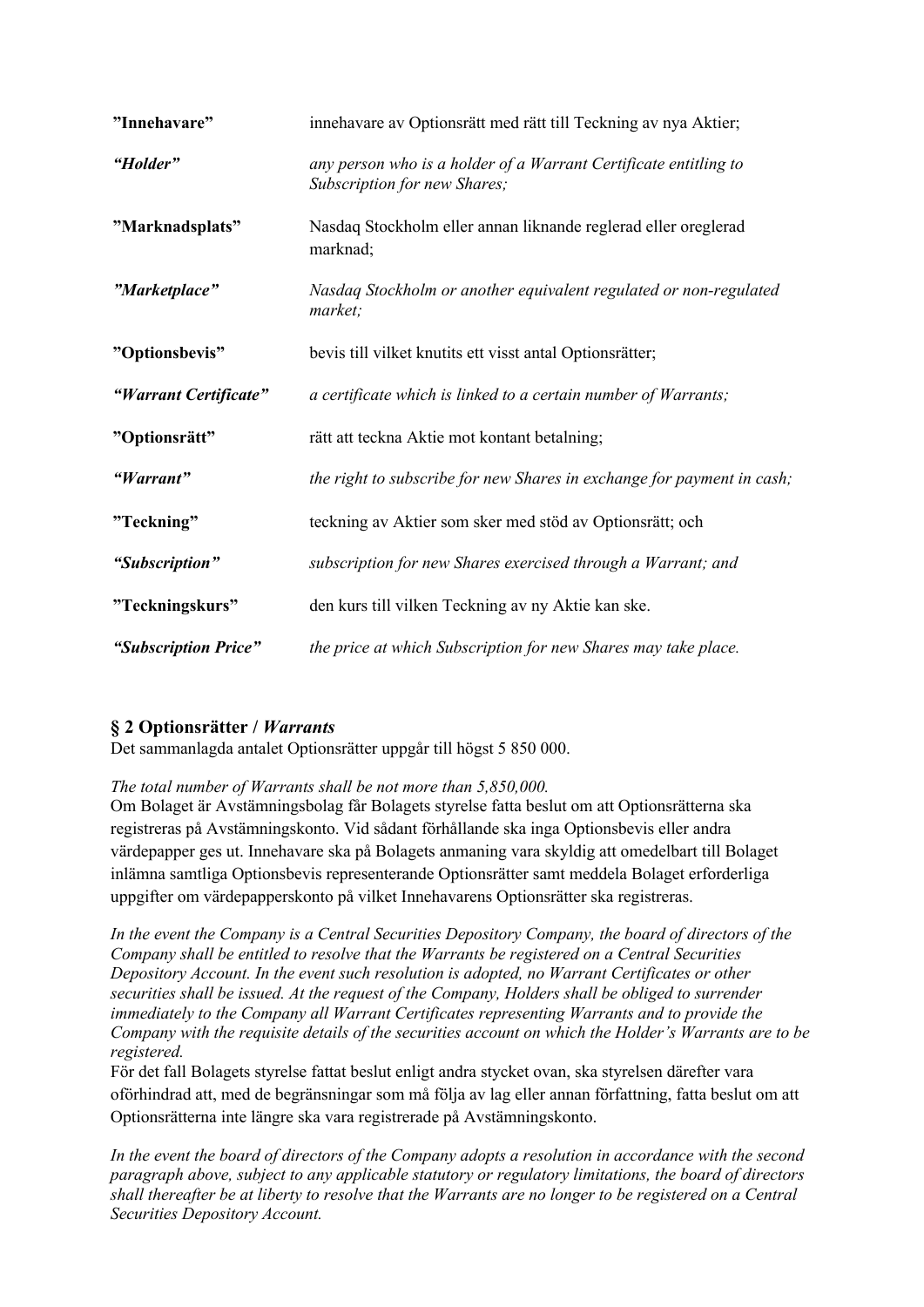### **§ 3 Rätt att teckna nya Aktier /** *Right to subscribe for new Shares*

Innehavaren ska ha rätt att under perioden från och med den 1 juli 2025 till och med den 31 december 2025, eller till och med den tidigare eller senare dag som kan följa av § 8 nedan, för varje Optionsrätt teckna en ny Aktie. Teckningskursen ska motsvara 175 procent av den volymvägda genomsnittskursen enligt Marknadsplatsens officiella kurslista för Bolagets aktie under perioden från och med den 18 mars 2022 till och med den 31 mars 2022. Teckningskursen får inte understiga aktiens kvotvärde. Omräkning av Teckningskurs liksom av det antal nya Aktier som varje Optionsrätt berättigar till Teckning av, kan äga rum i de fall som framgår av § 8 nedan.

*The Holder shall be entitled to subscribe for one new Share for each Warrant during the period from and including 1 July 2025 up to and including 31 December 2025, or up to and including such earlier or later date as may follow from section 8 below. The Subscription Price shall correspond to 175 percent of the volume-weighted average price according to the Marketplace's official price list for the Company's share during the period from and including 18 March 2022 to and including 31 March 2022. The Subscription Price may not be less than the quota value of the share. The Subscription Price, as well as the number of new Shares to which each Warrant entitles the Holder to Subscribe, may be recalculated in the cases set forth in section 8 below.*

Bolaget ska vara skyldigt att om Innehavare så påkallar under ovan angiven tid, emittera det antal Aktier som avses med anmälan om Teckning.

*Upon demand by a Holder during the period stated above, the Company shall be obliged to issue the number of Shares to which an application for Subscription relates.* Överkurs ska tillföras den fria överkursfonden.

*Any share premium shall be transferred to the unrestricted premium reserve.*

### **§ 4 Teckning av Aktier /** *Subscription of Shares*

Under tid Bolaget är Avstämningsbolag och Optionsrätt är registrerad på Avstämningskonto ska följande gälla. Vid Teckning ska ifylld anmälningssedel enligt fastställt formulär inges till Bolaget eller ett av Bolaget anvisat kontoförande institut.

*The following shall apply in the event the Company is a Central Securities Depository Company and the Warrants are registered on a Central Securities Depository Account. The Warrants may be exercised through a written application for Subscription to the Company or to the designated Central Securities Depository Company.*

Om Bolaget inte är Avstämningsbolag eller om Optionsrätt inte är registrerad på Avstämningskonto ska Teckning ske genom skriftlig anmälan på teckningslista till Bolaget varvid antalet Optionsrätter som utnyttjas ska anges. Vid Teckning ska Innehavare i förekommande fall inlämna motsvarande Optionsbevis till Bolaget.

*In the event the Company is not a Central Securities Depository Company or if the Warrants are not registered on a Central Securities Depository Account, the Warrants may be exercised through a written application for Subscription to the Company, stating the number of Warrants which are to be exercised. In conjunction with a Subscription, the Holder shall, where applicable, surrender corresponding Warrant Certificates to the Company.*

### **§ 5 Betalning /** *Payment*

Vid Teckning ska betalning samtidigt erläggas kontant för det antal Aktier som Teckningen avser.

*Simultaneously with the Subscription, payment in cash shall be made for the number of Shares to which the Subscription relates.*

### **§ 6 Införande i aktiebok m.m. /** *Entry in the share register, etc.*

Om Bolaget är Avstämningsbolag vid Teckning verkställs Teckning och tilldelning genom att de nya Aktierna interimistiskt registreras på Avstämningskonto genom Bolagets försorg. Sedan registrering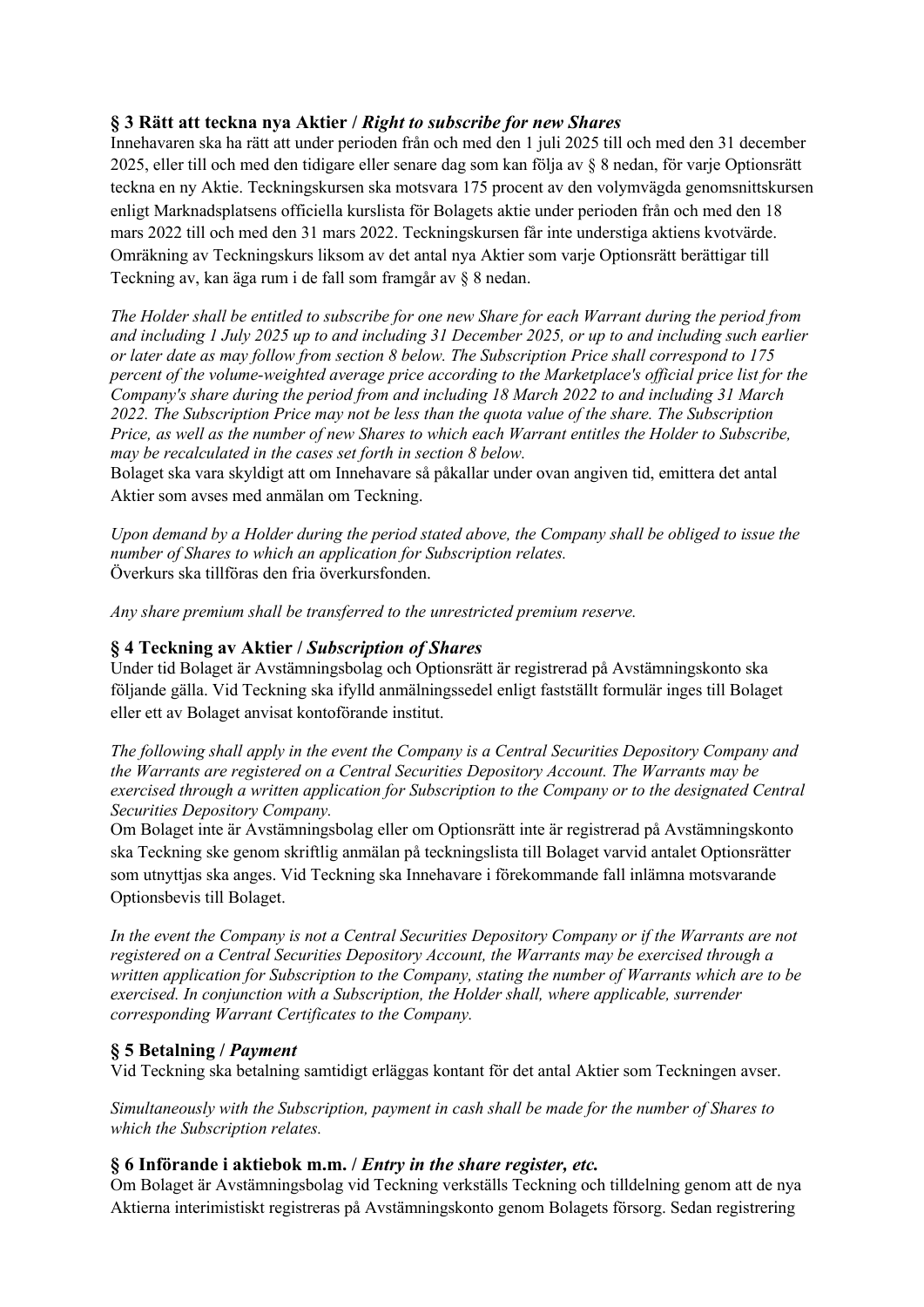hos Bolagsverket ägt rum, blir registreringen på Avstämningskonto slutgiltig. Som framgår av § 8 nedan, senareläggs i vissa fall tidpunkten för sådan slutgiltig registrering på Avstämningskonto.

*In the event the Company is a Central Securities Depository Company at the time of Subscription, Subscription shall be effected through the Company ensuring the interim registration of the new Shares on a Central Securities Depository Account. Following registration at the Swedish Companies Registration Office, the registration on a Central Securities Depository Account shall become final. As stated in section 8 below, in certain cases the date of such final registration on a Central Securities Depository Account may be postponed.*

Om Bolaget inte är Avstämningsbolag vid Teckningen, verkställs Teckning och tilldelning genom att de nya Aktierna tas upp i Bolagets aktiebok varefter registrering ska ske hos Bolagsverket.

*In the event the Company is not a Central Securities Depository Company at the time of Subscription, Subscription shall be effected by the new Shares being entered as Shares in the Company's share register and subsequently being registered at the Swedish Companies Registration Office.*

### **§ 7 Rätt till vinstutdelning /** *Entitlement to dividends*

Om Bolaget är Avstämningsbolag medför Aktie som tillkommit på grund av Teckning rätt till vinstutdelning första gången på den avstämningsdag för utdelning som infaller närmast efter det att Teckning verkställts.

*In the event the Company is a Central Securities Depository Company, Shares which are newly issued following Subscription shall carry an entitlement to participate in dividends for the first time on the next record date for dividends which occurs after Subscription is effected.*

Om Bolaget inte är Avstämningsbolag medför Aktie som tillkommit på grund av Teckning i förekommande fall rätt till vinstutdelning första gången på närmast följande bolagsstämma efter det att Teckning verkställts.

*In the event the Company is not a Central Securities Depository Company, Shares which are newly issued following Subscription shall entitle the holder to a dividend, where relevant, at the first general meeting following the date which occurs after Subscription is effected.*

### **§ 8 Omräkning av Teckningskurs m.m. /** *Recalculation of Subscription Price, etc.*

Genomför Bolaget någon av nedan angivna åtgärder gäller, beträffande den rätt som tillkommer Innehavare, vad som följer enligt nedan.

#### *In the following situations, the following shall apply with respect to the rights which shall vest in Holders.*

Inte i något fall ska dock omräkning enligt bestämmelserna i denna § 8 kunna leda till att Teckningskursen understiger kvotvärdet på Bolagets Aktier.

*Recalculation according to the provisions in this section 8 shall under no circumstances cause the Subscription Price to be less than the quotient value of the Company's Shares.*

#### *A. Fondemission / Bonus issue*

Genomför Bolaget en fondemission ska Teckning – där Teckning görs på sådan tid, att den inte kan verkställas senast tre veckor före bolagsstämma, som beslutar om emissionen – verkställas först sedan stämman beslutat om denna. Aktier, som tillkommit på grund av Teckning verkställd efter emissionsbeslutet, registreras interimistiskt på Avstämningskonto, vilket innebär att de inte har rätt att delta i emissionen. Slutlig registrering på Avstämningskonto sker först efter avstämningsdagen för emissionen.

*In the event the Company carries out a bonus issue, where Subscription is made in such time that it cannot be effected by no later than three weeks prior to the general meeting at which a bonus issue resolution is to be adopted, Subscription may be effected only after such a general meeting has*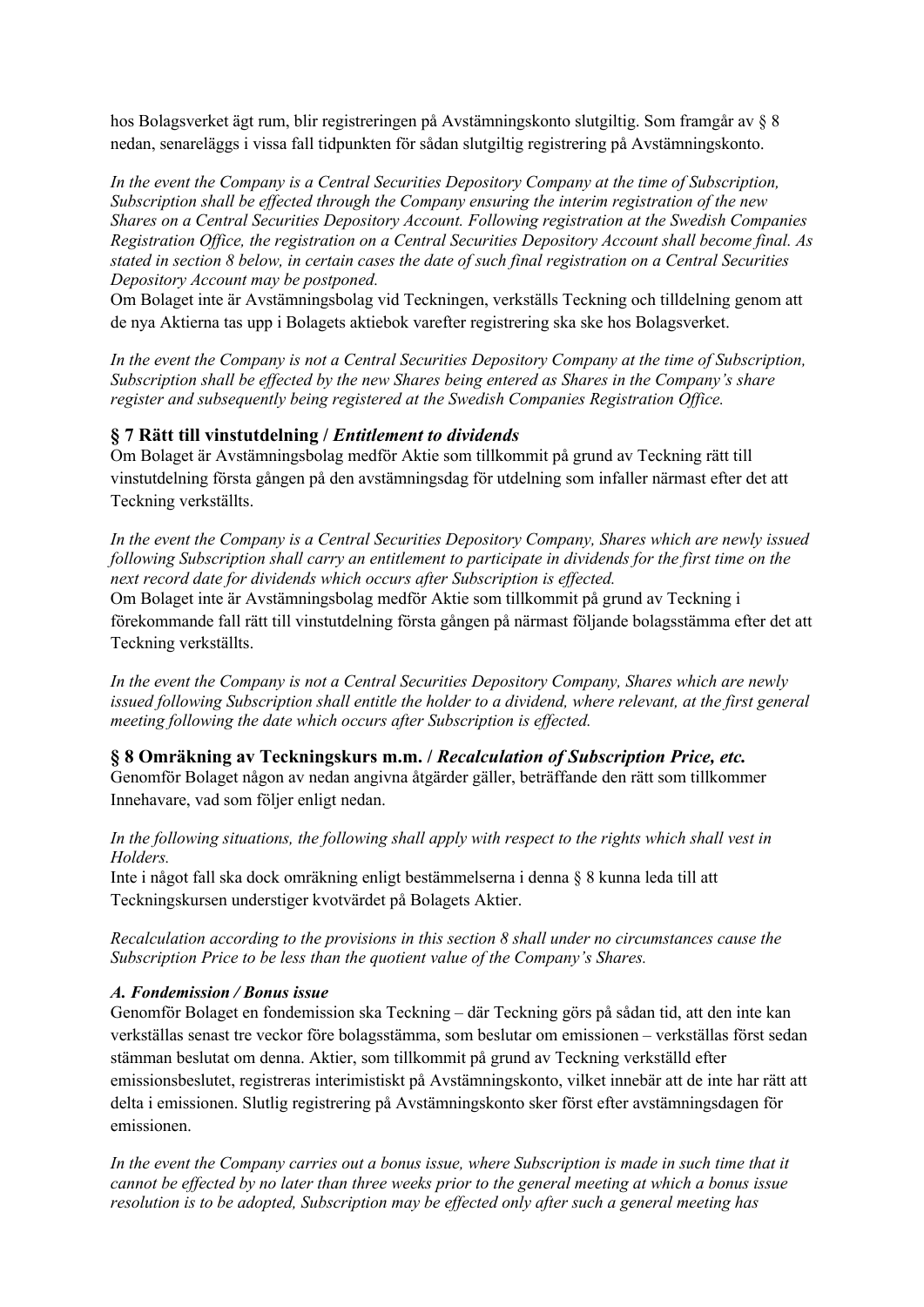*adopted a resolution thereon. Shares which vest as a consequence of Subscription effected following the bonus issue resolution shall be the subject of interim registration on a Central Securities Depository Account, and accordingly shall not be entitled to participate in the bonus issue. Final registration on a Central Securities Depository Account shall take place only after the record date for the bonus issue.*

Om Bolaget inte är Avstämningsbolag vid tiden för bolagsstämmans beslut om emission, ska Aktier som tillkommit på grund av Teckning som verkställts genom att de nya Aktierna tagits upp i aktieboken som interimsaktier vid tidpunkten för bolagsstämmans beslut ha rätt att delta i emissionen.

*In the event the Company is not a Central Securities Depository Company at the time a new issue resolution is adopted by the general meeting, Shares which vest as a consequence of Subscription effected through the new Shares being entered in the Company's share register as interim shares on the date of the general meeting's resolution, shall be entitled to participate in the new issue.* Vid Teckning som verkställs efter beslutet om fondemission tillämpas en omräknad Teckningskurs liksom en omräkning av det antal Aktier som varje Optionsrätt berättigar till Teckning av.

*In the case of Subscription which is effected following a bonus issue resolution, a recalculated Subscription Price shall be applied, as well as a recalculation of the number of Shares to which each Warrant provides an entitlement to Subscribe.* Omräkningarna utförs av Bolaget enligt följande formel:

*The recalculations shall be made by the Company based on the following formulae:*

| omräknad<br>Teckningskurs                                                                         | $=$                                          | föregående Teckningskurs x antalet Aktier före fondemissionen                                                                           |
|---------------------------------------------------------------------------------------------------|----------------------------------------------|-----------------------------------------------------------------------------------------------------------------------------------------|
|                                                                                                   |                                              | antalet Aktier efter fondemissionen                                                                                                     |
| recalculated<br><b>Subscription Price</b>                                                         |                                              | previous Subscription Price x number of Shares prior to the bonus<br>issue                                                              |
|                                                                                                   |                                              | number of Shares after the bonus issue                                                                                                  |
| omräknat antal Aktier<br>som varje Optionsrätt<br>ger rätt att teckna                             | $=$                                          | föregående antal Aktier, som varje Optionsrätt ger rätt att teckna x<br>antalet Aktier efter fondemissionen                             |
|                                                                                                   |                                              | antalet Aktier före fondemissionen                                                                                                      |
| recalculated number of<br>Shares to which each<br>Warrant provides an<br>entitlement to subscribe | $\displaystyle \qquad \qquad =\qquad \qquad$ | previous number of Shares to which each Warrant provides an<br>entitlement to subscribe x the number of Shares after the bonus<br>issue |
|                                                                                                   |                                              | number of Shares prior to the bonus issue                                                                                               |

Enligt ovan omräknad Teckningskurs och omräknat antal Aktier fastställs snarast möjligt efter bolagsstämmans beslut om fondemission men tillämpas i förekommande fall först efter avstämningsdagen för emissionen.

*A recalculated Subscription Price and recalculated number of Shares in accordance with the provisions above shall be determined as soon as possible after the general meeting has adopted a*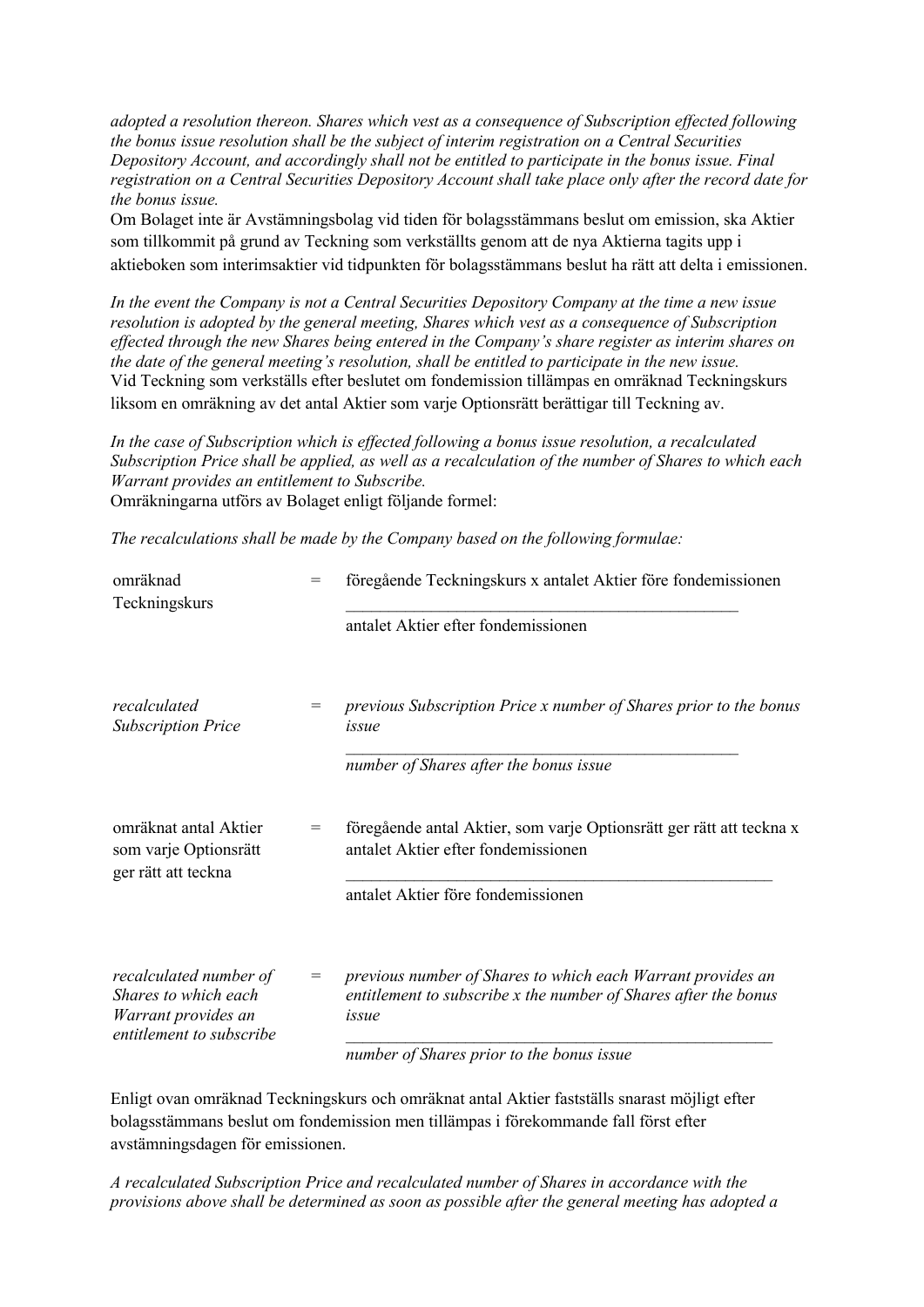*bonus issue resolution but, where applicable, shall be applied only after the record date for the bonus issue.*

### *B. Sammanläggning eller uppdelning (split) / Reverse share split or share split*

Vid sammanläggning eller uppdelning (split) av Bolagets befintliga Aktier har bestämmelserna i punkt A motsvarande tillämpning, varvid i förekommande fall som avstämningsdag ska anses den dag då sammanläggning respektive uppdelning, på Bolagets begäran, sker hos Euroclear.

*In the case of a reverse share split or share split of the Company's existing Shares, the provisions in subsection A shall apply mutatis mutandis whereupon, where appropriate, the record date shall be deemed to be the day on which a reverse share split or share split takes place at Euroclear, upon request by the Company.*

### *C. Nyemission av Aktier / New issue of Shares*

Vid nyemission med företrädesrätt för aktieägarna att teckna nya Aktier mot kontant betalning eller mot betalning genom kvittning ska följande gälla beträffande rätten att delta i emissionen på grund av Aktie som tillkommit på grund av Teckning med utnyttjande av Optionsrätt:

*In the case of a new issue with pre-emption rights for the shareholders to subscribe for new Shares in exchange for cash payment or payment by way of set-off, the following shall apply with respect to the right to participate in the new issue by virtue of Shares which have vested as a consequence of Subscription through the exercise of Warrants:*

1. Beslutas emissionen av Bolagets styrelse under förutsättning av bolagsstämmans godkännande eller med stöd av bolagsstämmans bemyndigande, ska i emissionsbeslutet och, i förekommande fall, i underrättelsen enligt 13 kap 12 § aktiebolagslagen till aktieägarna, anges den senaste dag då Teckning ska vara verkställd för att Aktie, som tillkommit genom Teckning, ska medföra rätt att delta i emissionen.

*Where a new issue resolution is adopted by the Company's board of directors subject to approval by the general meeting or pursuant to authorisation granted by the general meeting, the resolution, and where applicable, the notification to the shareholders in accordance with Chapter 13 Section 12 of the Companies Act, shall state the date by which Subscription must be effected in order that Shares which vest as a consequence of Subscription shall carry an entitlement to participate in the new issue.*

2. Beslutas emissionen av bolagsstämman, ska Teckning – där anmälan om Teckning görs på sådan tid, att Teckningen inte kan verkställas senast tre veckor före den bolagsstämma som beslutar om emissionen – verkställas först sedan Bolaget verkställt omräkning. Aktie, som tillkommit på grund av sådan Teckning, upptas interimistiskt på Avstämningskonto, vilket innebär att de inte har rätt att delta i emissionen. Slutlig registrering på Avstämningskonto sker först efter avstämningsdagen för emissionen.

*Where the general meeting adopts a new issue resolution, in the event an application for Subscription is made at such a time that the Subscription cannot be effected no later than three weeks prior to the general meeting which adopts the new issue resolution, Subscription shall only be effected after the Company has carried out recalculations. Shares which vest as a consequence of such Subscription shall be the subject of interim registration on a Central Securities Depository Account, and consequently shall not be entitled to participate in the new issue. Final registration on a Central Securities Depository Account shall take place only after the record date for the issue.*

Vid Teckning som verkställts på sådan tid att rätt till deltagande i nyemissionen inte uppkommer tillämpas en omräknad Teckningskurs liksom en omräkning av det antal Aktier som varje Optionsrätt berättigar till Teckning av.

*In the event of Subscription which is effected at such time that a right to participate in the new issue does not vest, a recalculated Subscription Price shall be applied, as well as a recalculation of the number of Shares to which each Warrant provides an entitlement to Subscribe.*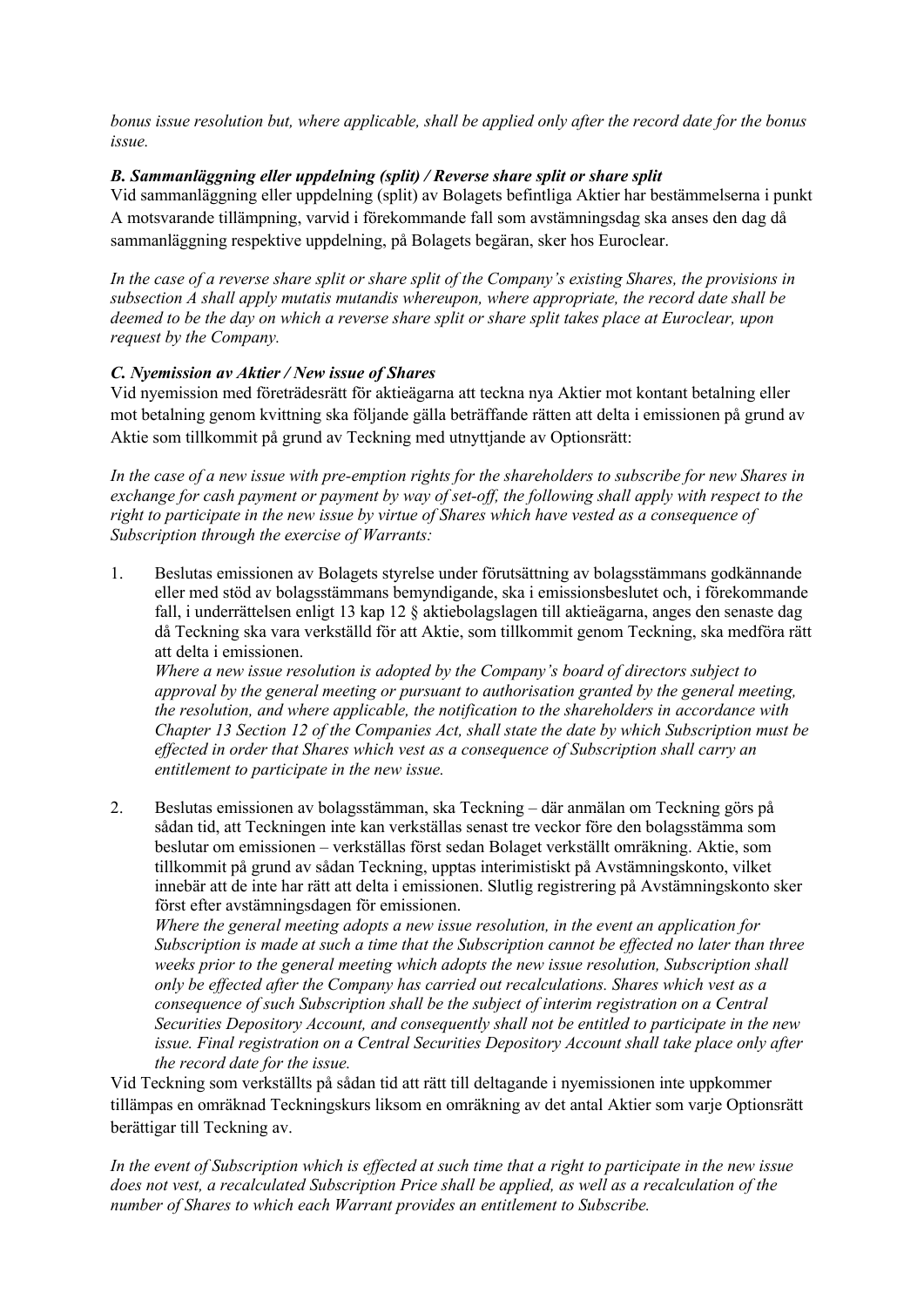Omräkningen utförs av Bolaget enligt följande formel:

*The recalculations shall be made by the Company based on the following formulae:*

| omräknad<br>Teckningskurs                                                                         | $=$ | föregående Teckningskurs x Aktiens genomsnittliga betalkurs<br>under den i emissionsbeslutet fastställda teckningstiden (Aktiens<br>genomsnittskurs)<br>Aktiens genomsnittskurs ökad med det på grundval därav<br>framräknade teoretiska värdet på teckningsrätten                                   |
|---------------------------------------------------------------------------------------------------|-----|------------------------------------------------------------------------------------------------------------------------------------------------------------------------------------------------------------------------------------------------------------------------------------------------------|
| recalculated<br><b>Subscription Price</b>                                                         | $=$ | previous Subscription Price x the Share's average listed price<br>during the subscription period established in the new issue<br>resolution (the Share's average price)<br>the Share's average price increased by the theoretical value of the<br>subscription right calculated on the basis thereof |
| omräknat antal Aktier<br>som varje Optionsrätt<br>ger rätt att teckna                             | =   | föregående antal Aktier, som varje Optionsrätt ger rätt att teckna x<br>Aktiens genomsnittskurs ökad med det på grundval därav<br>framräknade teoretiska värdet på teckningsrätten<br>Aktiens genomsnittskurs                                                                                        |
| recalculated number of<br>Shares to which each<br>Warrant provides an<br>entitlement to subscribe | $=$ | previous number Shares to which each Warrant provides an<br>entitlement to subscribe x the Share's average price increased by<br>the theoretical value of the subscription right calculated on the<br>basis thereof                                                                                  |

*the Share's average price*

Aktiens genomsnittskurs ska anses motsvara genomsnittet av det för varje handelsdag under teckningstiden framräknade medeltalet av den under dagen noterade högsta och lägsta betalkursen enligt Marknadsplatsens officiella kurslista. I avsaknad av notering av betalkurs ska i stället den som slutkurs noterade köpkursen ingå i beräkningen. Dag utan notering av vare sig betalkurs eller köpkurs ska inte ingå i beräkningen.

*The Share's average price shall be deemed to correspond to the average of the calculated mean values, for each trading day during the Subscription Period, of the highest and lowest transaction prices listed during the day in accordance with the official quotations on the Marketplace. In the event no transaction price is quoted, the bid price which is quoted as the closing price shall instead be included in the calculation. Days on which neither a transaction price nor a bid price is quoted shall not be included in the calculation.*

Det teoretiska värdet på teckningsrätten beräknas enligt följande formel:

*The theoretical value of the subscription right shall be calculated in accordance with the following formula:*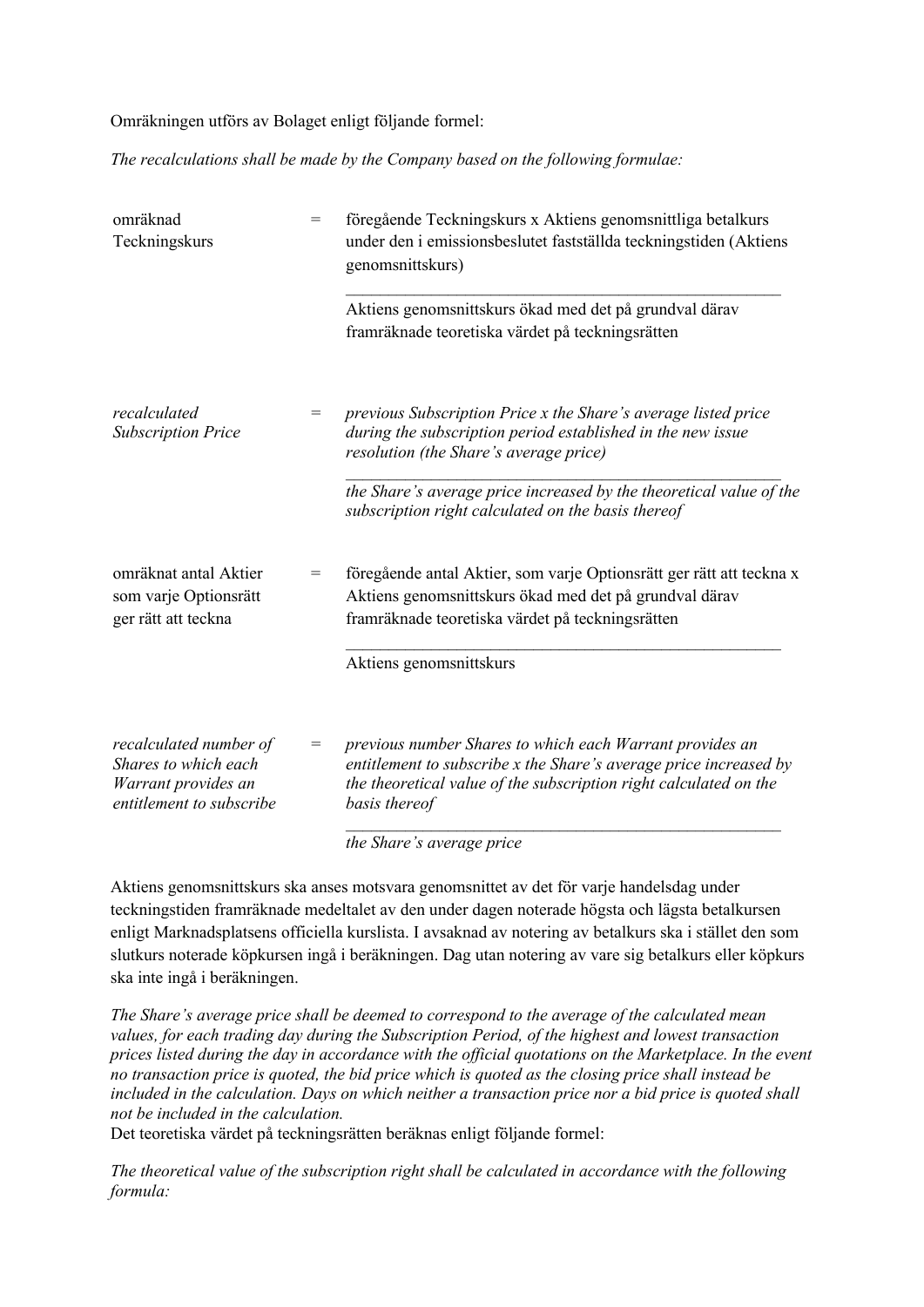| teckningsrättens värde             | det antal nya Aktier som högst kan komma att utges enligt<br>emissionsbeslutet x Aktiens genomsnittskurs minus<br>teckningskursen för den nya Aktien                      |  |  |
|------------------------------------|---------------------------------------------------------------------------------------------------------------------------------------------------------------------------|--|--|
|                                    | antalet Aktier före emissionsbeslutet                                                                                                                                     |  |  |
| value of the subscription<br>right | the maximum number of new Shares which may be issued pursuant<br>to the new issue resolution x the Share's average price less the<br>subscription price for the new Share |  |  |
|                                    | the number of Shares prior to adoption of the new issue resolution                                                                                                        |  |  |

Uppstår härvid ett negativt värde, ska det teoretiska värdet på teckningsrätten bestämmas till noll.

*In the event a negative value is thereupon obtained, the theoretical value of the subscription right shall be set at zero.*

Enligt ovan omräknad Teckningskurs och omräknat antal Aktier som belöper på varje Optionsrätt ska fastställas av Bolaget två Bankdagar efter teckningstidens utgång och tillämpas vid Teckning som verkställs därefter.

*The recalculated Subscription Price and the recalculated number of Shares provided by each Warrant shall be determined by the Company two Banking Days after the expiry of the subscription period and shall be applied to Subscription for Shares effected thereafter.*

Om Bolagets Aktier inte är föremål för notering eller handel på Marknadsplats ska en omräknad Teckningskurs och omräknat antal Aktier fastställas enligt denna punkt C. Härvid ska istället för vad som anges beträffande Aktiens genomsnittskurs, värdet på Aktien bestämmas av en oberoende värderingsman utsedd av Bolaget.

*In the event the Company's Shares are not listed or traded on a Marketplace, a recalculated Subscription Price and recalculated number of Shares shall be determined in accordance with this subsection C. In lieu of the provisions regarding the Share's average price, the value of the Share shall thereupon be determined by an independent valuer appointed by the Company.* Under tiden till dess att omräknad Teckningskurs och omräknat antal Aktier som varje Optionsrätt berättigar till Teckning av fastställts, verkställs Teckning endast preliminärt, varvid det antal Aktier, som varje Optionsrätt före omräkning berättigar till Teckning av, upptas interimistiskt på Avstämningskonto. Dessutom noteras särskilt att varje Optionsrätt efter omräkningar kan berättiga till ytterligare Aktier enligt § 3 ovan. Slutlig registrering på Avstämningskontot sker sedan omräkningarna fastställts. Om Bolaget inte är Avstämningsbolag verkställs Teckning genom att de nya Aktierna upptas i aktieboken som interimsaktier. Sedan omräkningarna har fastställts upptas de nya Aktierna i aktieboken som aktier.

*During the period pending determination of a recalculated Subscription Price and recalculated number of Shares to which each Warrant provides an entitlement to subscribe, Subscription for Shares shall be effected only on a preliminary basis, whereupon the number of Shares to which each Warrant provides an entitlement to subscribe prior to the recalculation shall be registered on an interim basis on a Central Securities Depository Account. In addition, it is specifically noted that, following recalculations, each Warrant may carry an entitlement to additional Shares pursuant to section 3 above. Final registration on the Central Securities Depository Account shall take place after the recalculations have been determined. In the event the Company is not a Central Securities Depository Company, Subscription shall be effected through the new Shares being entered in the share register as interim shares. After the recalculations have been determined, the new Shares shall be entered in the share register as shares.*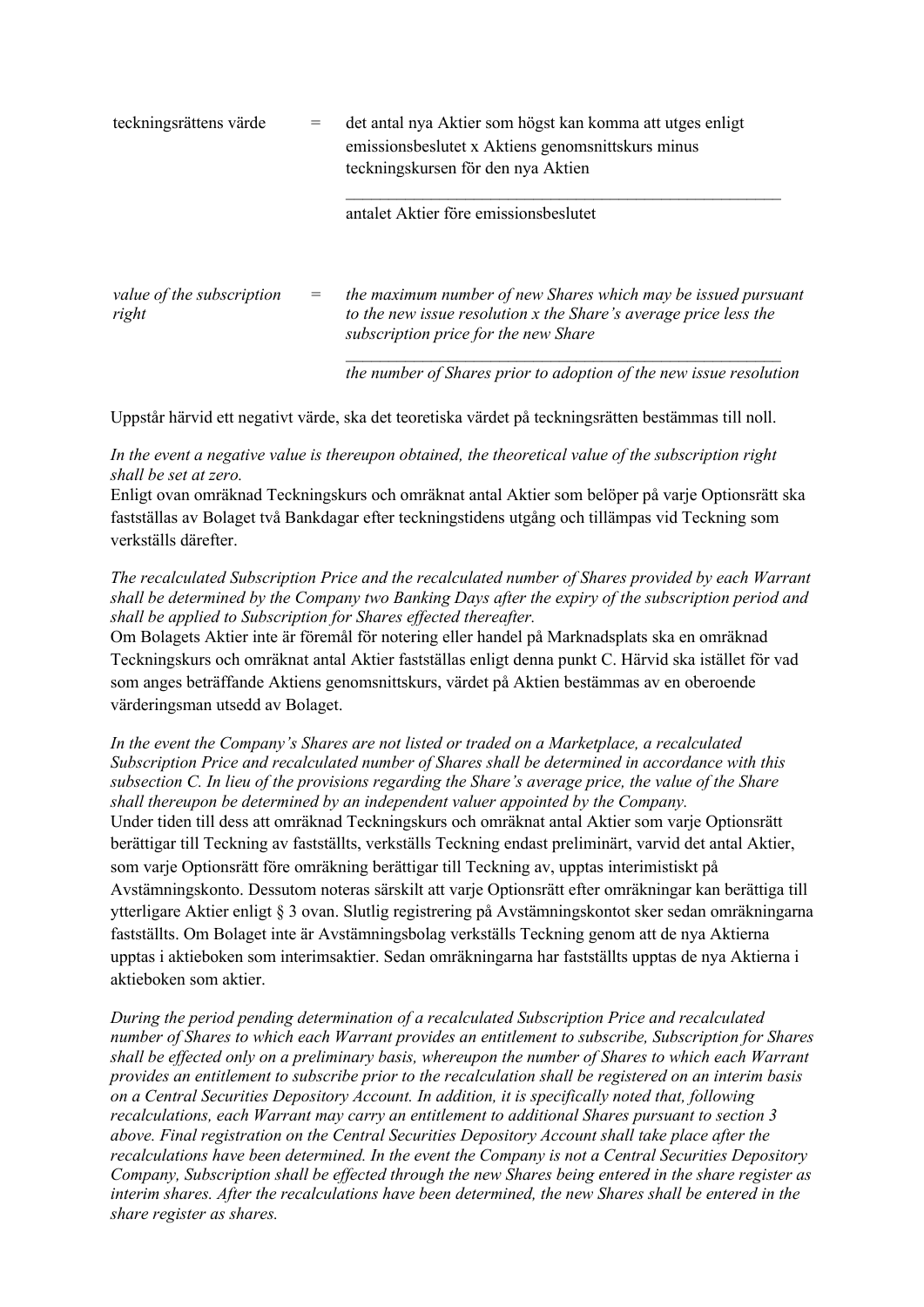*D. Emission av konvertibler eller teckningsoptioner / Issue of convertible debentures or warrants*

Vid emission av konvertibler eller teckningsoptioner med företrädesrätt för aktieägarna och mot kontant betalning eller mot betalning genom kvittning eller, såvitt gäller teckningsoptioner, utan betalning, har bestämmelserna i punkt C första stycket 1 och 2 om rätten att delta i nyemission på grund av Aktie som tillkommit genom Teckning motsvarande tillämpning.

*In the event of an issue of convertible debentures or warrants with pre-emption rights for the shareholders and in exchange for cash payment or payment by way of set-off or, with respect to warrants, without payment, the provisions of subsection C, first paragraph, subparagraphs 1 and 2 regarding the right to participate in a new issue by virtue of Shares which vest through Subscription shall apply mutatis mutandis.*

Vid Teckning som verkställs i sådan tid att rätt till deltagande i emissionen inte uppkommer tillämpas en omräknad Teckningskurs och ett omräknat antal Aktier som belöper på varje Optionsrätt.

*In the event of Subscription for Shares which is exercised at such a time that Subscription is effected after adoption of the issue resolution, a recalculated Subscription Price and recalculated number of Shares provided by each Warrant shall be applied.* Omräkningen utförs av Bolaget enligt följande formel:

*The recalculation shall be made by the Company in accordance with the following formulae:*

| omräknad<br>Teckningskurs                                                                         | $=$ | föregående Teckningskurs x Aktiens genomsnittliga betalkurs<br>under den i emissionsbeslutet fastställda teckningstiden (Aktiens<br>genomsnittskurs)                              |
|---------------------------------------------------------------------------------------------------|-----|-----------------------------------------------------------------------------------------------------------------------------------------------------------------------------------|
|                                                                                                   |     | Aktiens genomsnittskurs ökad med teckningsrättens värde                                                                                                                           |
| recalculated<br>Subscription Price =                                                              | $=$ | previous Subscription Price x the Share's average listed price<br>during the subscription period established in the resolution<br>regarding the issue (the Share's average price) |
|                                                                                                   |     | the Share's average price increased by the value of the subscription<br>right                                                                                                     |
| omräknat antal Aktier<br>som varje Optionsrätt<br>ger rätt att teckna                             | $=$ | föregående antal Aktier som varje Optionsrätt ger rätt att teckna x<br>Aktiens genomsnittskurs ökad med teckningsrättens värde                                                    |
|                                                                                                   |     | Aktiens genomsnittskurs                                                                                                                                                           |
| recalculated number of<br>Shares to which each<br>Warrant provides an<br>entitlement to subscribe | $=$ | previous number of Shares to which each Warrant provides an<br>entitlement to subscribe x the Share's average price increased by<br>the value of the subscription right           |
|                                                                                                   |     | the Share's average price                                                                                                                                                         |

Aktiens genomsnittskurs beräknas i enlighet med punkt C ovan.

*The Share's average price shall be calculated in accordance with subsection C above.*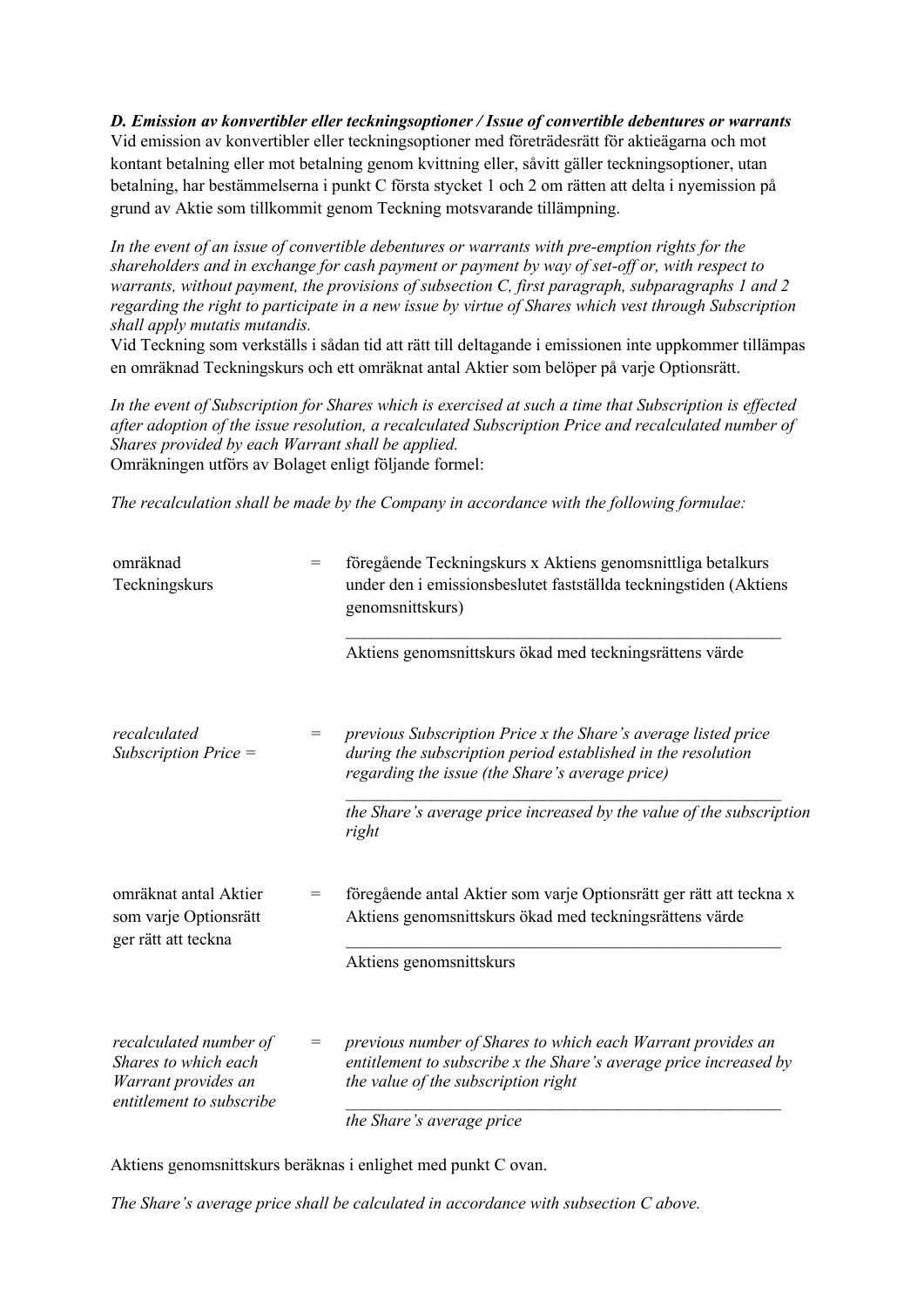Teckningsrättens värde ska anses motsvara det matematiskt framräknade värdet efter justering för nyemission och med beaktande av marknadsvärdet beräknat i enlighet med vad som anges i punkt C ovan.

*The value of the subscription right shall be deemed to correspond to the calculated value with adjustments for the new share issue and the market value calculated in accordance with subsection C above.*

Enligt ovan omräknad Teckningskurs och omräknat antal Aktier som belöper på varje Optionsrätt ska fastställas av Bolaget två Bankdagar efter teckningstidens utgång och tillämpas vid Teckning som verkställs därefter.

*The recalculated Subscription Price and the recalculated number of Shares provided by each Warrant shall be determined by the Company two Banking Days after the expiry of the subscription period and shall be applied to Subscription for Shares effected thereafter.*

Om Bolagets Aktier inte är föremål för notering eller handel på Marknadsplats ska en omräknad Teckningskurs och omräknat antal Aktier fastställas enligt denna punkt D. Härvid ska istället för vad som anges beträffande Aktiens genomsnittskurs, värdet på Aktien bestämmas av en oberoende värderingsman utsedd av Bolaget.

*In the event the Company's Shares are not listed or traded on a Marketplace, a recalculated Subscription Price and recalculated number of Shares shall be determined in accordance with this subsection D. In lieu of the provisions regarding the Share's average price, the value of the Share shall thereupon be determined by an independent valuer appointed by the Company.* Vid Teckning som sker under tiden fram till dess att omräknad Teckningskurs och omräknat antal Aktier som belöper på varje Optionsrätt fastställs, ska bestämmelsen i punkt C sista stycket ovan äga motsvarande tillämpning.

*In the event of Subscription for Shares which is effected before the recalculated Subscription Price and the recalculated number of Shares provided by each Warrant have been determined, the provisions of subsection C last paragraph above shall be applied.*

### *E. Erbjudande till aktieägarna i annat fall än som avses i punkt A-D / Offer to the shareholers in circumstances other than those set forth in subsections A-D*

Vid ett erbjudande till aktieägarna i annat fall än som avses i punkt A-D att av Bolaget förvärva värdepapper eller rättighet av något slag, ska vid Teckning som påkallas på sådan tid, att därigenom erhållen Aktie inte medför rätt att delta i erbjudandet, tillämpas en omräknad Teckningskurs och ett omräknat antal Aktier som varje Optionsrätt ger rätt att teckna. Detsamma gäller om Bolaget beslutar att enligt nämnda principer till aktieägarna dela ut värdepapper eller rättigheter utan vederlag.

*In the event the Company, in circumstances other than those set forth in subsections A-D above, extends an offer to the shareholders to acquire securities or rights of any kind from the Company, in the event of Subscription which is demanded at such time that the Shares thereby received do not carry an entitlement to participate in the offer, a recalculated Subscription Price and recalculated number of Shares to which each Warrant provides an entitlement to subscribe shall be applied. The aforesaid shall also apply where the Company resolves, in accordance with the aforementioned principles, to distribute securities or rights to the shareholders without consideration.* Omräkningarna ska utföras av Bolaget enligt följande formel:

*The recalculations shall be carried out by the Company in accordance with the following formulae:*

omräknad Teckningskurs = föregående Teckningskurs x Aktiens genomsnittliga betalkurs under den i erbjudandet fastställda anmälningstiden (Aktiens genomsnittskurs)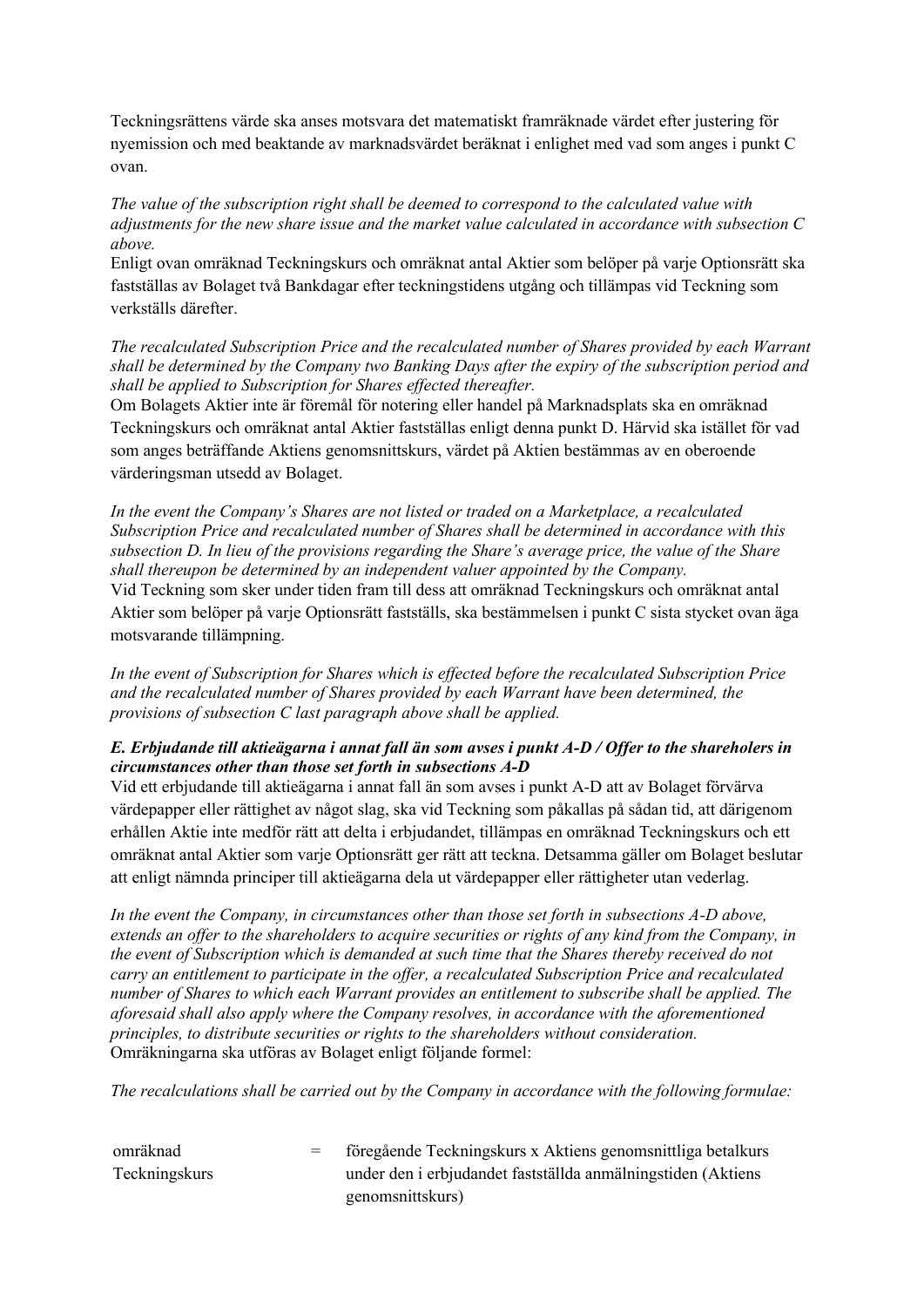Aktiens genomsnittskurs ökad med värdet av rätten till deltagande i erbjudandet (inköpsrättens värde)

 $\mathcal{L}_\text{max}$  and the contract of the contract of the contract of the contract of the contract of the contract of the contract of the contract of the contract of the contract of the contract of the contract of the contrac

| recalculated<br><b>Subscription Price</b>                                                         | $=$ | previous Subscription Price x the Share's average listed price<br>during the application period established in the offer (the Share's<br><i>average price</i> )<br>the Share's average price increased by the value of the right to<br>participate in the offer (the purchase right value) |
|---------------------------------------------------------------------------------------------------|-----|--------------------------------------------------------------------------------------------------------------------------------------------------------------------------------------------------------------------------------------------------------------------------------------------|
| omräknat antal Aktier<br>som varje Optionsrätt<br>ger rätt att teckna                             | $=$ | föregående antal Aktier som varje Optionsrätt ger rätt att teckna x<br>Aktiens genomsnittskurs ökad med inköpsrättens värde<br>Aktiens genomsnittskurs                                                                                                                                     |
| recalculated number of<br>Shares to which each<br>Warrant provides an<br>entitlement to subscribe | $=$ | previous number of Shares to which each Warrant provides an<br>entitlement to subscribe x the Share's average price increased by<br>the purchase right value<br>the Share's average price                                                                                                  |

Aktiens genomsnittskurs beräknas i enlighet med punkt C ovan.

*The Share's average price shall be calculated in accordance with subsection C above.* Om aktieägarna erhållit inköpsrätter och handel med dessa ägt rum, ska värdet av rätten att delta i erbjudandet anses motsvara inköpsrättens värde. Värdet på inköpsrätten ska så långt möjligt fastställas med ledning av den marknadsvärdesförändring avseende Bolagets Aktier som kan bedömas ha uppkommit till följd av erbjudandet.

*In the event the shareholders have received purchase rights and trading has taken place in such rights, the value of the right to participate in the offer shall be deemed to correspond to the purchase right value. The purchase right value shall, as far as possible, be determined on basis of the changed market value of the Company's Shares which can be deemed have occurred due to the offer.* Om aktieägarna inte erhållit inköpsrätter eller handel med inköpsrätter annars inte ägt rum, ska omräkningen av Teckningskursen ske med tillämpning så långt möjligt av de principer som anges ovan, varvid värdet av rätten att delta i erbjudandet så långt möjligt fastställas med ledning av den marknadsvärdesförändring avseende Bolagets Aktier som kan bedömas ha uppkommit till följd av erbjudandet.

*In the event the shareholders have not received purchase rights, or trading in purchase rights has otherwise not taken place, the recalculation of the Subscription Price shall take place applying, as far as possible, the principles stated above. The purchase right value shall, as far as possible, be determined on basis of the changed market value of the Company's Shares which can be deemed have occurred due to the offer.*

Den omräknade Teckningskursen fastställs av Bolaget snarast möjligt efter erbjudandetidens utgång och tillämpas vid Teckning som verkställs sedan den omräknade kursen fastställts.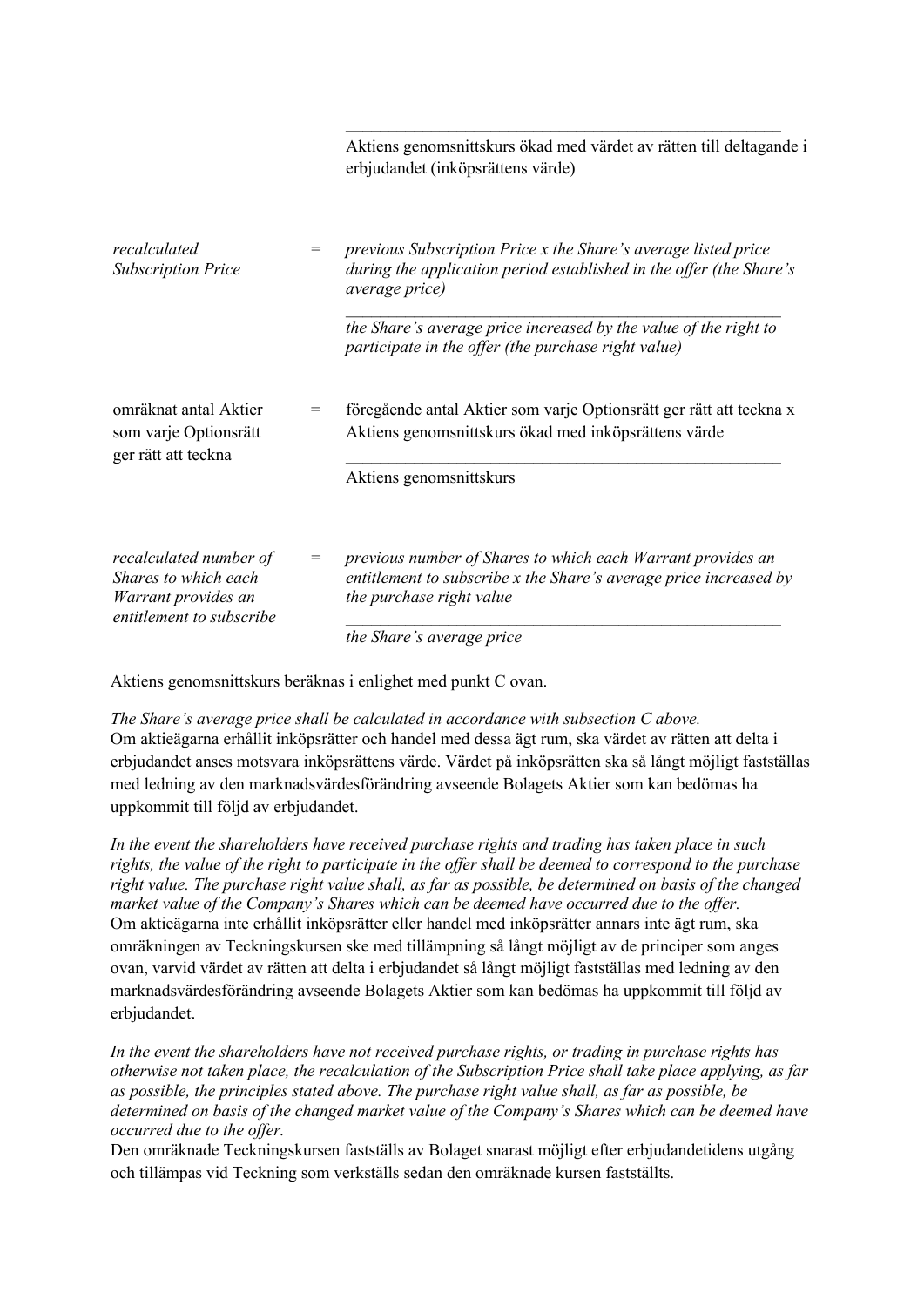*The recalculated Subscription Price shall be determined by the Company as soon as possible after expiry of the offer period and applied in conjunction with Subscriptions effected after the recalculated price has been determined.*

Om Bolagets Aktier inte är föremål för notering eller handel på Marknadsplats ska en omräknad Teckningskurs och omräknat antal Aktier fastställas. Härvid ska istället för vad som anges beträffande Aktiens genomsnittskurs, värdet på Aktien bestämmas av en oberoende värderingsman utsedd av Bolaget.

*In the event the Company's Shares are not listed or traded on a Marketplace, a recalculated Subscription Price and recalculated number of Shares shall be determined. In lieu of the provisions regarding the Share's average price, the value of the Share shall thereupon be determined by an independent valuer appointed by the Company.*

Vid Teckning som sker under tiden fram till dess att omräknad Teckningskurs och omräknat antal Aktier som belöper på varje Optionsrätt fastställts, ska bestämmelsen i punkt C sista stycket ovan äga motsvarande tillämpning.

*In the event of Subscription for Shares which is effected before the recalculated Subscription Price and the recalculated number of Shares provided by each Warrant have been determined, the provisions of subsection C last paragraph above shall be applied.*

### *F. Nyemission eller emission av konvertibler eller teckningsoptioner / New issue or issue of convertible debentures or warrants*

Vid nyemission av aktier eller emission av konvertibler eller teckningsoptioner med företrädesrätt för aktieägarna och mot kontant betalning eller mot betalning genom kvittning eller, såvitt gäller teckningsoptioner, utan betalning, får Bolaget besluta att ge samtliga Innehavare samma företrädesrätt som enligt beslutet tillkommer aktieägarna. Därvid ska varje Innehavare, utan hinder av att Teckning på grund av Optionsrätt inte har verkställts, anses vara ägare till det antal Aktier som Innehavaren skulle ha erhållit, om Teckning verkställts efter den Teckningskurs som gällde och det antal Aktier som belöpte på varje Optionsrätt vid tidpunkten för beslutet om emission.

*In the event of a new share issue or issue of convertible debentures or warrants with pre-emption rights for the shareholders, in exchange for cash payment or payment by way of set-off or, with respect to warrants, without payment, the Company may decide to grant all Holders the same preemption rights as vest in the shareholders pursuant to the resolution. Notwithstanding that Subscription for Shares pursuant to Warrants has not been effected, each Holder shall thereupon be deemed to be the owner of the number of Shares which the Holder would have received had Subscription for Shares been effected at the Subscription Price and the number of Shares to which each Warrant provided an entitlement to subscribe, as applicable on the date on which the resolution regarding the offer was adopted.*

Vid ett sådant riktat erbjudande till aktieägarna som avses i punkt E ovan, ska föregående stycke ha motsvarande tillämpning. Det antal Aktier som Innehavaren ska anses vara ägare till ska därvid fastställas efter den Teckningskurs som gällde och det antal Aktier som belöpte på varje Optionsrätt vid tidpunkten för beslutet om erbjudande.

*In the event the Company resolves to extend to the shareholders such an offer as referred to in subsection E above, the provisions of the preceding paragraph shall apply mutatis mutandis. The number of Shares which Holders shall be deemed to own shall thereupon be determined based on the Subscription Price and the number of Shares to which each Warrant provided an entitlement to subscribe, as applicable on the date on which the resolution regarding the offer was adopted.* Om Bolaget skulle besluta att ge Innehavarna företrädesrätt i enlighet med bestämmelserna i punkt F, ska någon omräkning enligt punkt C, D eller E av Teckningskursen inte äga rum.

*In the event the Company decides to grant the Holders pre-emption rights in accordance with the provisions of this subsection F, no recalculation of the Subscription Price shall take place pursuant to subsections C, D or E.*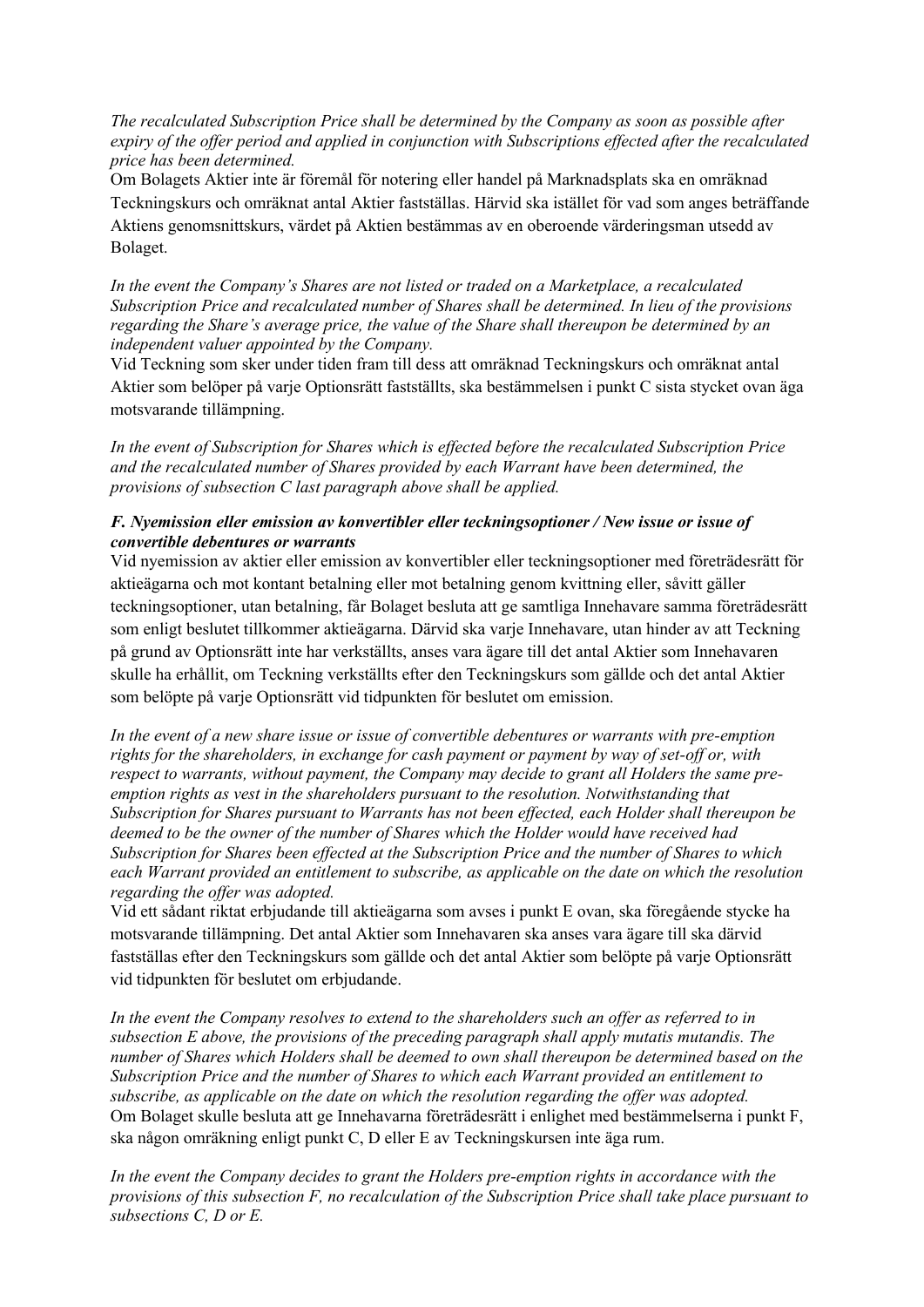### *G. Kontant utdelning till aktieägarna / Cash dividend to the shareholders*

Vid kontant utdelning till aktieägarna, som innebär att dessa erhåller utdelning som tillsammans med andra under samma räkenskapsår utbetalda utdelningar överstiger 30 procent av de befintliga Aktiernas genomsnittskurs under en period om 25 handelsdagar närmast före den dag då styrelsen för Bolaget offentliggör sin avsikt att till bolagsstämman lämna förslag om sådan utdelning, ska vid Teckning som påkallas på sådan tid att Aktie som erhålls när Teckningen verkställs inte medför rätt till utdelningen tillämpas en omräknad Teckningskurs och ett omräknat antal Aktier som belöper på varje Optionsrätt. Omräkningen ska baseras på den del av den sammanlagda utdelningen som överstiger 30 procent av Aktiernas genomsnittskurs under ovan nämnd period (extraordinär utdelning).

*In the event of a cash dividend to the shareholders, entailing that the shareholders receive dividends which, together with other dividends paid out during same financial year, exceed 30 per cent of the existing Share's average price during a period of 25 trading days immediately prior to the day on which the board of directors of the Company publishes its intention to submit a proposal to the general meeting regarding such dividend, in the event Subscription is demanded at such time that the Shares thereby received do not carry an entitlement to receive such dividend, a recalculated Subscription Price and a recalculated number of Shares to which each Warrant provides an entitlement to subscribe shall be applied. The recalculation shall be based on the part of the total dividend which exceeds 30 per cent of the Share's average price during the aforementioned period (extraordinary dividend).*

Omräkningen utförs av Bolaget enligt följande formel:

*The recalculation shall be carried out by the Company in accordance with the following formulae:*

| omräknad<br>Teckningskurs                                             | $=$ | föregående Teckningskurs x Aktiens genomsnittliga betalkurs<br>under en period om 25 handelsdagar räknat fr.o.m. den dag då<br>Aktien noteras utan rätt till extraordinär utdelning (Aktiens<br>genomsnittskurs)<br>Aktiens genomsnittskurs ökad med den extraordinära utdelning som |
|-----------------------------------------------------------------------|-----|--------------------------------------------------------------------------------------------------------------------------------------------------------------------------------------------------------------------------------------------------------------------------------------|
|                                                                       |     | utbetalas per Aktie                                                                                                                                                                                                                                                                  |
| recalculated<br><b>Subscription Price</b>                             | =   | previous Subscription Price x the Share's average listed price<br>during a period of 25 trading days calculated commencing the day<br>on which the Share was listed without the right to participate in the<br>extraordinary repayment (the Share's average price)                   |
|                                                                       |     | the Share's average price increased by the extraordinary dividend<br>paid out per Share                                                                                                                                                                                              |
| omräknat antal Aktier<br>som varje Optionsrätt<br>ger rätt att teckna | $=$ | föregående antal Aktier, som varje Optionsrätt ger rätt att teckna x<br>Aktiens genomsnittskurs ökad med den extraordinära utdelning som<br>utbetalas per Aktie                                                                                                                      |
|                                                                       |     | Aktiens genomsnittskurs                                                                                                                                                                                                                                                              |
| recalculated number of<br>Shares to which each                        | $=$ | previous number of Shares to which each Warrant provides an<br>entitlement to Subscribe x (the Share's average price increased by                                                                                                                                                    |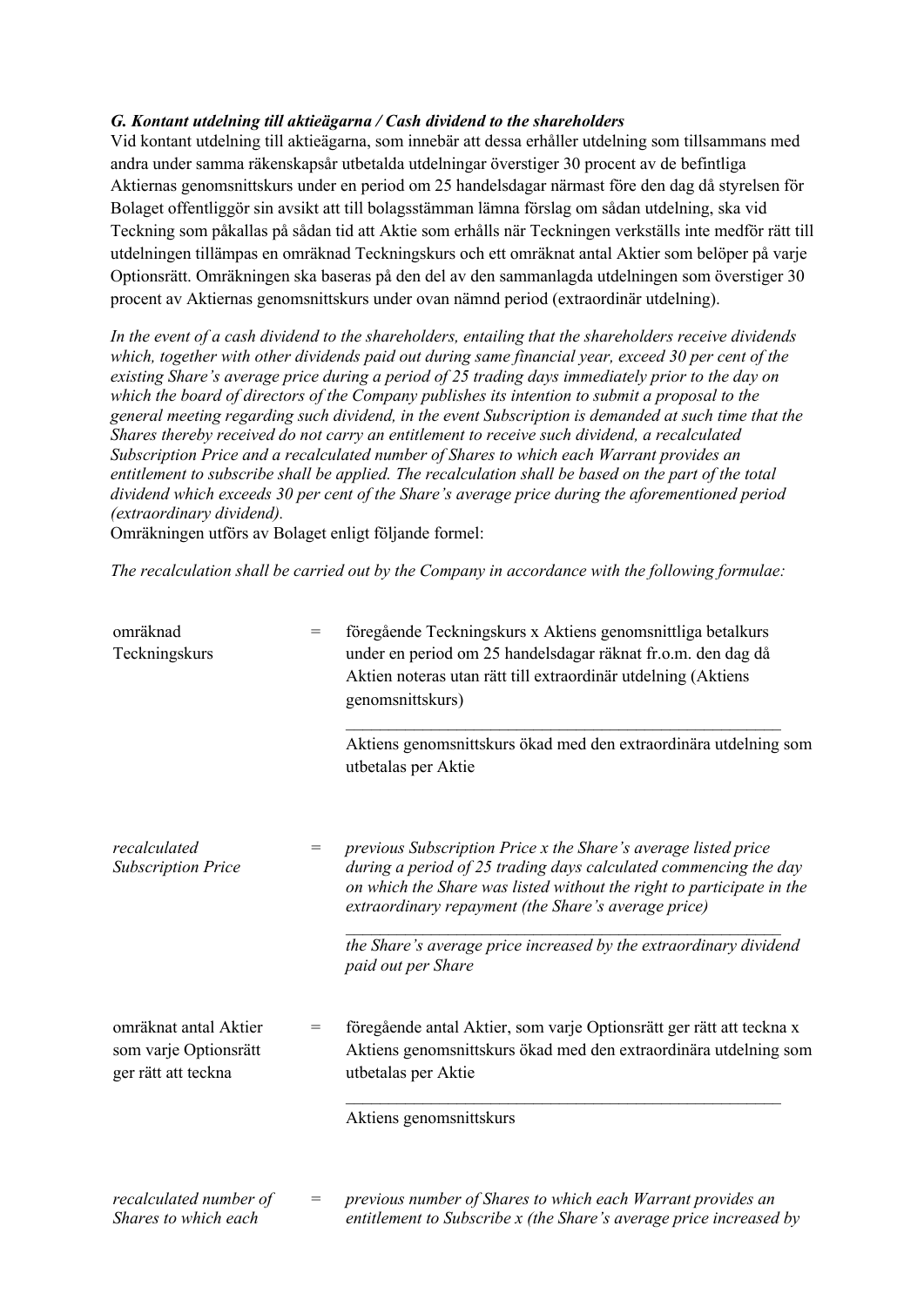*Warrant provides an entitlement to subscribe* *extraordinary amount repaid per Share)*

*\_\_\_\_\_\_\_\_\_\_\_\_\_\_\_\_\_\_\_\_\_\_\_\_\_\_\_\_\_\_\_\_\_\_\_\_\_\_\_\_\_\_\_\_\_\_\_\_\_\_\_*

*the Share's average price*

Aktiens genomsnittskurs beräknas i enlighet med punkt C ovan.

*The Share's average price shall be calculated in accordance with subsection C above.* Den omräknade Teckningskursen och det omräknade antalet Aktier som belöper på varje Optionsrätt fastställs av Bolaget två Bankdagar efter utgången av den ovan angivna perioden om 25 handelsdagar och tillämpas vid Teckning som verkställs därefter.

*The recalculated Subscription Price and the recalculated number of Shares provided by each Warrant shall be determined by the Company two Banking Days after the expiry of the above-stated period of 25 trading days and shall be applied to Subscription effected thereafter.*

Om Bolagets Aktier inte är föremål för notering eller handel på Marknadsplats och det beslutas om kontant utdelning till aktieägarna innebärande att dessa erhåller utdelning som, tillsammans med andra under samma räkenskapsår utbetalda utdelningar, överstiger 30 procent av Bolagets värde, ska, vid anmälan om Teckning som sker på sådan tid, att därigenom erhållen Aktie inte medför rätt till erhållande av sådan utdelning, tillämpas en omräknad Teckningskurs och ett omräknat antal Aktier enligt denna punkt G. Härvid ska Bolagets värde per aktie ersätta Aktiens genomsnittskurs i formeln. Bolagets värde per aktie ska bestämmas av en oberoende värderingsman utsedd av Bolaget. Omräkningen ska således baseras på den del av den sammanlagda utdelningen som överstiger 30 procent av Bolagets värde enligt ovan (extraordinär utdelning).

*In the event of the Company's Shares are not listed or traded on a Marketplace, and a resolution is adopted regarding a cash dividend to the shareholders entailing that the shareholders receive a dividend which, together with other dividends paid out during the same financial year, exceeds 30 per cent of the Company's value, in conjunction with applications for Subscription which take place at such time that the Shares thereby received do not carry an entitlement to receive such dividend, a recalculated Subscription Price and a recalculated number of Shares shall be applied in accordance with this subsection G. The Company's value per share shall thereupon replace the Share's average price in the formula. The Company's value per share shall be determined by an independent valuer appointed by the Company. The recalculation shall thus be based on the the part of the aggregate dividend exceeding 30 per cent of the Company's value referred to above (extraordinary dividend).* Vid Teckning som verkställs under tiden till dess att omräknad Teckningskurs och omräknat antal Aktier som varje Optionsrätt berättigar till Teckning av fastställts, ska bestämmelserna i punkt C, sista stycket ovan, äga motsvarande tillämpning.

*In conjunction with Subscription which is effected during the period pending determination of a recalculated Subscription Price and recalculated number of Shares to which each Warrant provides an entitlement to Subscribe, the provisions of subsection C, final paragraph above shall apply mutatis mutandis.*

#### *H. Minskning av aktiekapitalet med återbetalning till aktieägarna / Reduction in the share capital with repayment to the shareholders*

Vid minskning av aktiekapitalet med återbetalning till aktieägarna, tillämpas en omräknad Teckningskurs och ett omräknat antal Aktier som belöper på varje Optionsrätt.

*In the event of a reduction in the share capital with repayment to the shareholders, a recalculated Subscription Price and a recalculated number of Shares provided by each Warrant shall be applied.* Omräkningen utförs av Bolaget enligt följande formel:

*The recalculation shall be carried out by the Company in accordance with the following formulae:*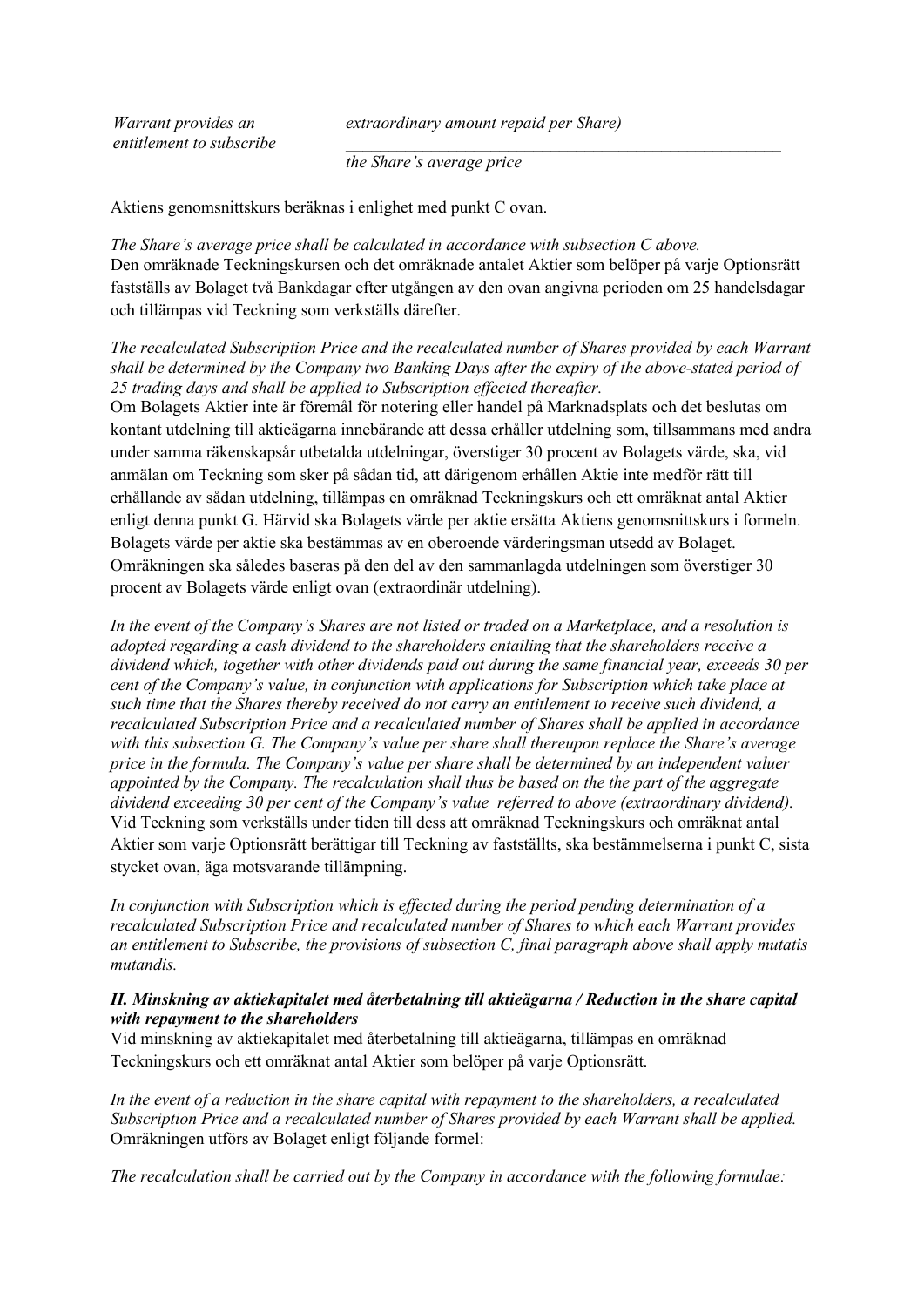| omräknad<br>Teckningskurs                                                                         | $=$ | föregående Teckningskurs x Aktiens genomsnittliga betalkurs<br>under en period om 25 handelsdagar räknat fr.o.m. den dag då<br>Aktien noteras utan rätt till återbetalning (Aktiens genomsnittskurs)                                                   |
|---------------------------------------------------------------------------------------------------|-----|--------------------------------------------------------------------------------------------------------------------------------------------------------------------------------------------------------------------------------------------------------|
|                                                                                                   |     | Aktiens genomsnittskurs ökad med det belopp som återbetalas per<br>Aktie                                                                                                                                                                               |
| recalculated<br>Subscription $Price =$                                                            | $=$ | previous Subscription Price x the Share's average listed price<br>during a period of 25 trading days calculated commencing the day<br>on which the Shares were listed without the right to participate in<br>the repayment (the Share's average price) |
|                                                                                                   |     | the Share's average price increase by the amount repaid per Share                                                                                                                                                                                      |
| omräknat antal Aktier<br>som varje Optionsrätt<br>ger rätt att teckna                             | $=$ | föregående antal Aktier som varje Optionsrätt ger rätt att teckna x<br>Aktiens genomsnittskurs ökad med det belopp som återbetalas per<br>Aktie                                                                                                        |
|                                                                                                   |     | Aktiens genomsnittskurs                                                                                                                                                                                                                                |
| recalculated number of<br>Shares to which each<br>Warrant provides an<br>entitlement to subscribe | $=$ | previous number of Shares to which each Warrant provides an<br>entitlement to Subscribe x the Share's average price increase by the<br>amount repaid per Share                                                                                         |

*the Share's average price*

Aktiens genomsnittskurs beräknas i enlighet med punkt C ovan.

*The Share's average price shall be calculated in accordance with subsection C above.* Vid omräkning enligt ovan och där minskningen sker genom inlösen av Aktier ska i stället för det faktiska belopp som återbetalas per Aktie ett beräknat återbetalningsbelopp användas enligt följande:

*In making a recalculation pursuant to the above where the reduction takes place through redemption of Shares, instead of using the actual amount which is repaid per Share a calculated repayment amount shall be used as follows:*

| beräknat                                 |     | det faktiska belopp som återbetalas per inlöst Aktie minskat med                                                            |
|------------------------------------------|-----|-----------------------------------------------------------------------------------------------------------------------------|
| återbetalningsbelopp per                 |     | Aktiens genomsnittliga betalkurs under en period om 25                                                                      |
| Aktie                                    |     | handelsdagar närmast före den dag då Aktien noteras utan rätt till                                                          |
|                                          |     | deltagande i nedsättningen (Aktiens genomsnittskurs)                                                                        |
|                                          |     | det antal Aktier i Bolaget som ligger till grund för inlösen av en<br>Aktie minskat med talet 1                             |
|                                          |     |                                                                                                                             |
|                                          |     |                                                                                                                             |
| calculated repayment<br>amount per Share | $=$ | the actual amount repaid per redeemed Share less the Share's<br>market value during a period of 25 trading days immediately |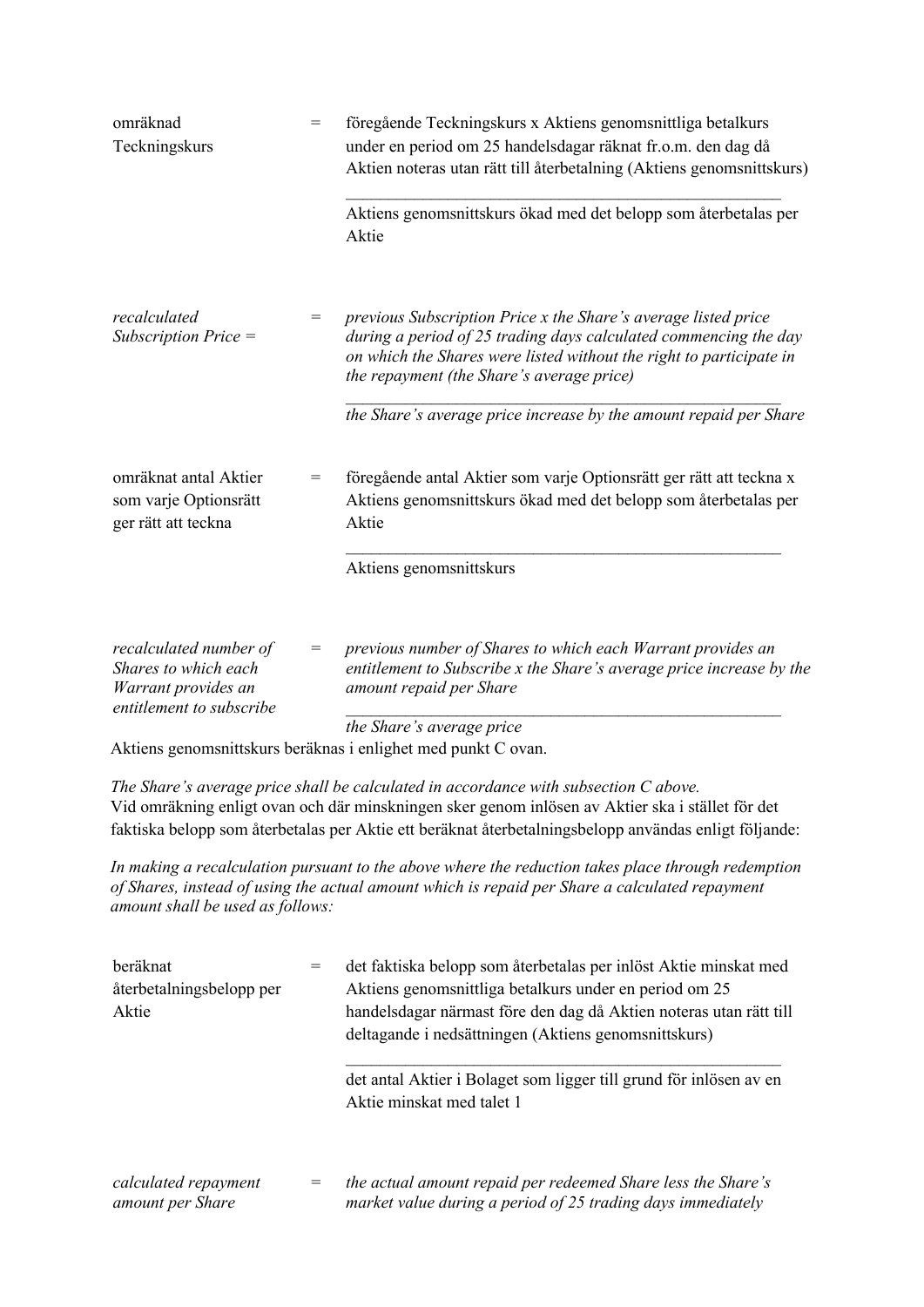*preceding the day on which the Shares do not carry an entitlement to participate in the reduction (the Share's average price)*

 $\mathcal{L}_\mathcal{L} = \{ \mathcal{L}_\mathcal{L} = \{ \mathcal{L}_\mathcal{L} \}$ *the number of Shares in the Company which form the basis of redemption of a Share less 1*

Aktiens genomsnittskurs beräknas i enlighet med punkt C ovan.

*The Share's average price shall be calculated in accordance with subsection C above.* Den omräknade Teckningskursen och det omräknade antalet Aktier som belöper på varje Optionsrätt fastställs av Bolaget två Bankdagar efter utgången av den angivna perioden om 25 handelsdagar och tillämpas vid Teckning som verkställs därefter.

*The recalculated Subscription Price and the recalculated number of Shares provided by each Warrant shall be determined by the Company two Banking Days after the expiry of the stated period of 25 trading days and shall be applied to Subscriptions effected thereafter.*

Vid Teckning som verkställs under tiden till dess att omräknad Teckningskurs och omräknat antal Aktier varje Optionsrätt berättigar till Teckning av fastställts, ska bestämmelserna i punkt C, sista stycket ovan, äga motsvarande tillämpning.

*In conjunction with Subscriptions which are effected during the period pending determination of a recalculated Subscription Price and recalculated number of Shares to which each Warrant provides an entitlement to Subscribe, the provisions of subsection C, final paragraph above, shall apply mutatis mutandis.*

Om Bolagets Aktier inte är föremål för notering eller handel på Marknadsplats ska en omräknad Teckningskurs och omräknat antal Aktier fastställas. Härvid ska istället för vad som anges beträffande Aktiens genomsnittskurs, värdet på Aktien bestämmas av en oberoende värderingsman utsedd av Bolaget.

*In the event the Company's Shares are not listed or traded on a Marketplace, a recalculated Subscription Price and recalculated number of Shares shall be determined. In lieu of the provisions regarding the Share's average price, the value of the Shares shall thereupon be determined by an independent valuer appointed by the Company.*

Om Bolagets aktiekapital skulle minskas genom inlösen av Aktier med återbetalning till aktieägarna, vilken minskning inte är obligatorisk, eller om Bolaget - utan att fråga är om minskning av aktiekapital - skulle genomföra återköp av egna Aktier men där, enligt Bolagets bedömning, åtgärden med hänsyn till dess tekniska utformning och ekonomiska effekter, är att jämställa med minskning som är obligatorisk, ska omräkning av Teckningskursen och antal Aktier som varje Optionsrätt berättigar till Teckning av ske med tillämpning så långt möjligt av de principer som anges ovan.

*In the event of the Company's share capital is to be reduced through redemption of Shares with repayment to the shareholders and such reduction is not mandatory, or where the Company is to carry out a buyback of its Shares - without a reduction in the share capital being involved - but where, in the Company's opinion, in light of the technical structure and economic effects thereof the measure is comparable to a mandatory reduction, a recalculation of the Subscription Price and number of Shares to which each Warrant provides an entitlement to Subscribe shall be carried out applying, as far as possible, the principles stated above.*

#### *I. Ändamålsenlig omräkning / Appropriate recalculation*

Genomför Bolaget åtgärd som avses i punkt A-E, G, H eller M och skulle enligt Bolagets styrelses bedömning tillämpningen av de föreskrivna omräkningsformlerna med hänsyn till åtgärdens tekniska utformning eller av annat skäl inte kunna ske eller leda till att den ekonomiska kompensation som Innehavarna erhåller i förhållande till aktieägarna inte är skälig, ska styrelsen genomföra omräkningen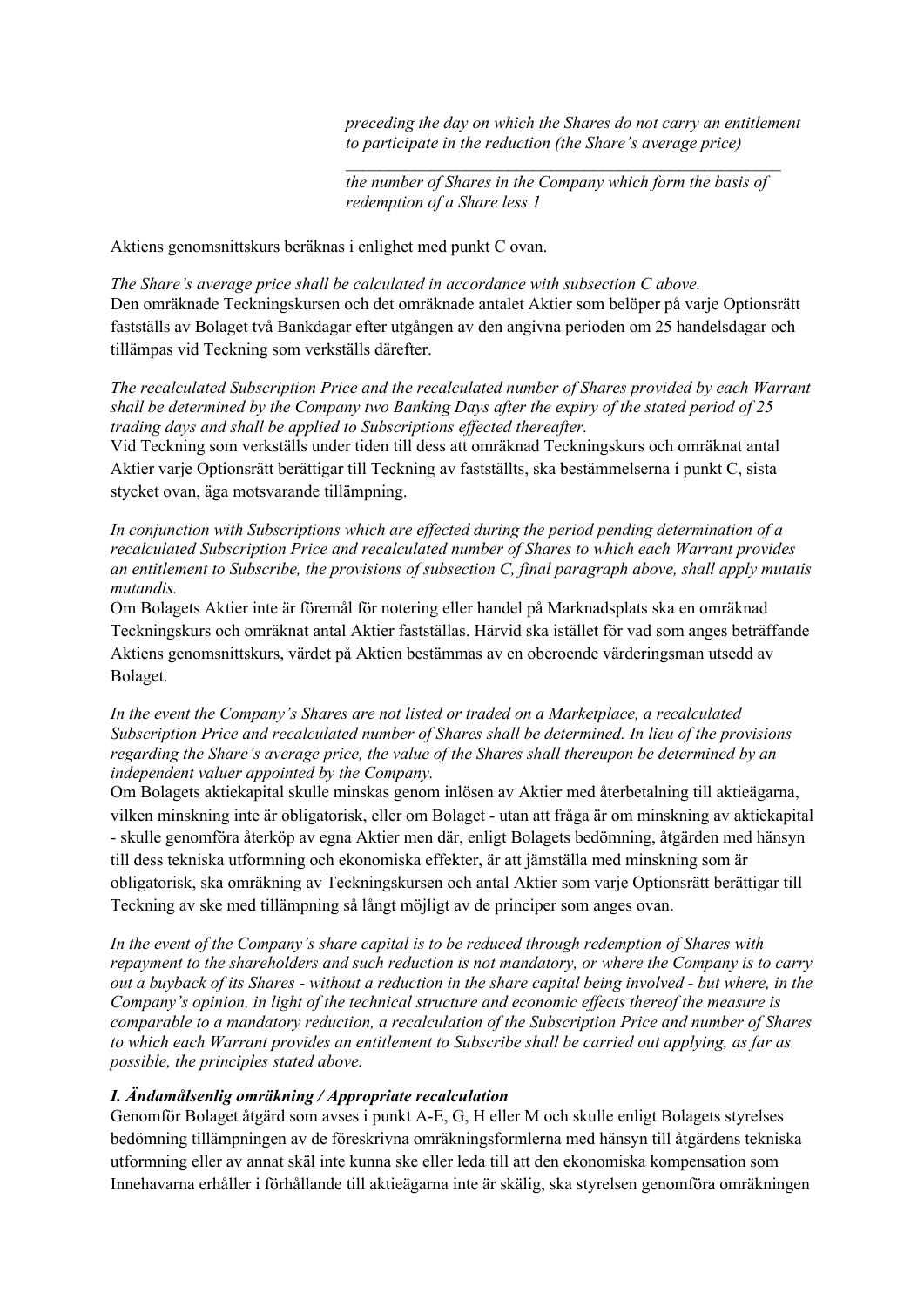av Teckningskursen och det omräknade antalet Aktier som belöper på varje Optionsrätt på det sätt styrelsen finner ändamålsenligt för att få ett skäligt resultat.

*In the event of the Company carries out any measure as referred to in subsections A-E, G, H or M and where, in the Company's board's opinion, in light of the technical structure of the measure or for any other reason, application of the prescribed recalculation formulae cannot take place or results in the financial compensation received by the Holders being unreasonable compared with the shareholders, the board of directors shall carry out the recalculation of the Subscription Price and the number of Shares provided by each Warrant in such manner as the board deems appropriate in order to obtain a reasonable result.*

### *J. Avrundning / Rounding off*

För fastställande av omräknad Teckningskurs ska Teckningskursen avrundas till två decimaler.

*In the determination of a recalculated Subscription Price, the Subscription Price shall be rounded off to two decimals.*

### *K. Likvidation / Liquidation*

Vid likvidation enligt 25 kap aktiebolagslagen får Teckning inte vidare verkställas. Det gäller oavsett likvidationsgrunden och oberoende av om beslutet att Bolaget ska träda i likvidation vunnit laga kraft eller inte.

*In the event of liquidation pursuant to Chapter 25 of the Companies Act, no further Subscription may be effected. The aforesaid shall apply irrespective of the reasons for the liquidation and irrespective of whether or not the order that the Company be placed into liquidation has become final.* Samtidigt som kallelse till bolagsstämma sker och innan bolagsstämma tar ställning till fråga om Bolaget ska träda i frivillig likvidation enligt 25 kap 1 § aktiebolagslagen ska Innehavarna genom meddelande enligt § 9 nedan underrättas om saken. I meddelandet ska tas in en erinran om att Teckning inte får verkställas sedan bolagsstämman fattat beslut om likvidation.

*Simultaneously with the notice convening the general meeting and prior to the general meeting is to considers the issue of whether the Company is to be placed into voluntary liquidation pursuant to Chapter 25, section 1 of the Companies Act, the Holders shall be given notice thereof by the Company in accordance with section 9 below. The notice shall inform the Holders that Subscription may not be effected after the general meeting has adopted a resolution regarding liquidation.*

Skulle Bolaget lämna meddelande om att det överväger att frivilligt träda i likvidation, ska Innehavare – oavsett vad som sägs i § 3 om tidigaste tidpunkt för påkallande av Teckning – ha rätt att göra anmälan om Teckning av Aktier med utnyttjande av Optionsrätten från den dag då meddelandet lämnats. Det gäller dock bara om Teckning kan verkställas senast på tionde kalenderdagen före den bolagsstämma vid vilken frågan om Bolagets likvidation ska behandlas.

*In the event the Company gives notice that it is considering entering into voluntary liquidation, notwithstanding the provisions of section 3 regarding the earliest date for demanding Subscription, the Holders shall be entitled to apply for Subscription for Shares through exercise of Warrants commencing the day on which notice is given. However, the aforesaid shall apply only where Subscription can be effected not later than the tenth calendar day prior to the general meeting at which the issue of the Company's liquidation is to be addressed.*

### *L. Fusion / Merger*

Skulle bolagsstämman godkänna fusionsplan, enligt 23 kap 15 § aktiebolagslagen, varigenom Bolaget ska uppgå i annat bolag, får påkallande av Teckning därefter inte ske.

*In the event the general meeting approves a merger plan pursuant to Chapter 23, section 15 of the Companies Act whereby the Company is to be merged in another company, Subscription may thereafter not be demanded.*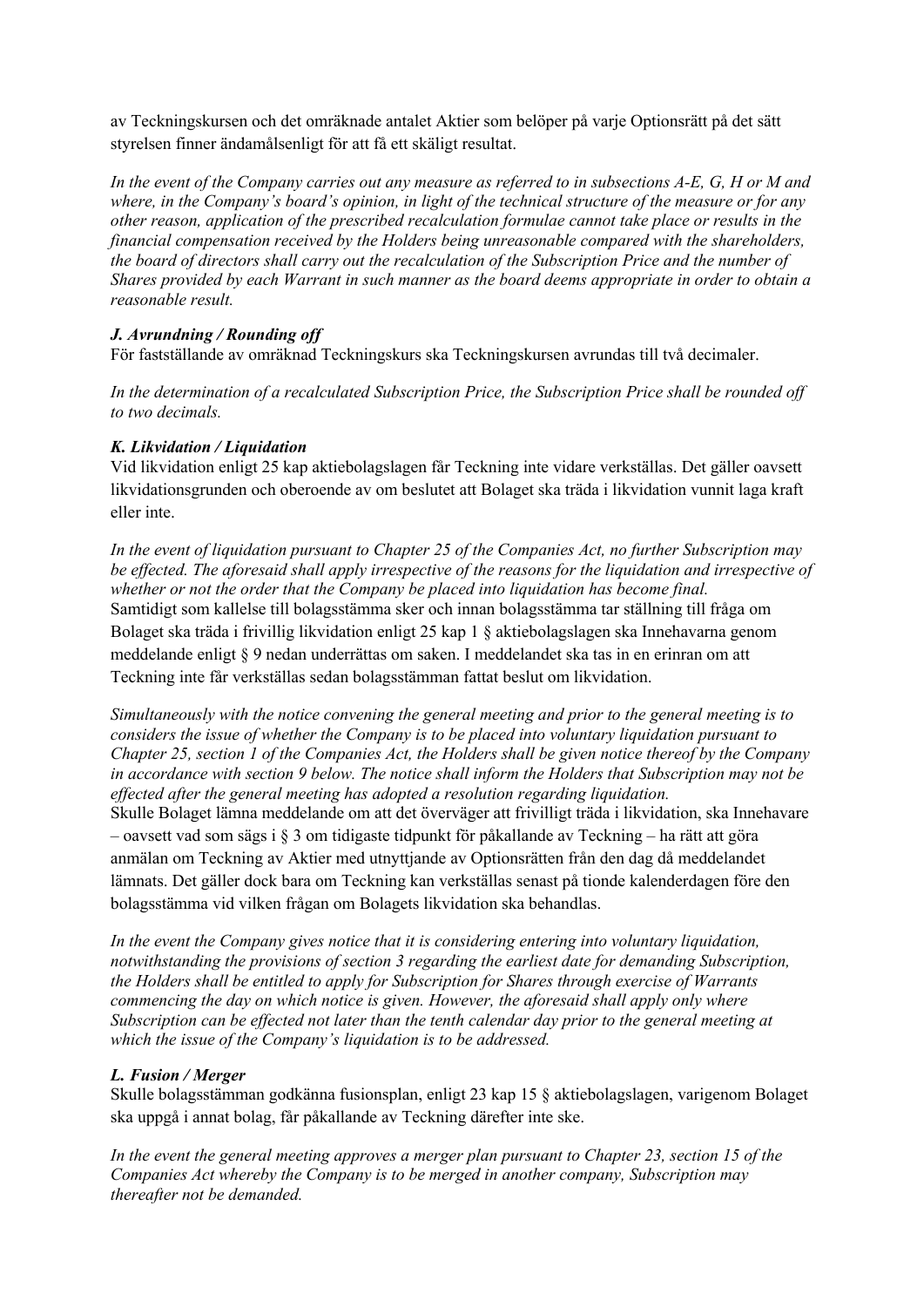Senast två månader innan Bolaget tar slutlig ställning till fråga om fusion enligt ovan, ska Innehavarna genom meddelande enligt § 9 nedan underrättas om fusionsavsikten. I meddelandet ska en redogörelse lämnas för det huvudsakliga innehållet i den avsedda fusionsplanen samt ska Innehavarna erinras om att Teckning inte får ske, sedan slutligt beslut fattats om fusion i enlighet med vad som angivits i föregående stycke.

*Not later than two months prior the general meeting which is to consider the issue of approving the above merger, the Holders shall be given notice thereof in accordance with section 9 below. The notice shall contain information about the merger plan and information that Subscription may not be effected after the general meeting has adopted a resolution regarding the merger in accordance with the paragraph above.*

Skulle Bolaget lämna meddelande om avsedd fusion enligt ovan, ska Innehavare äga rätt att påkalla Teckning från den dag då meddelandet lämnats om fusionsavsikten, förutsatt att Teckning kan verkställas senast tre veckor före den bolagsstämma, vid vilken fusionsplanen, varigenom Bolaget ska uppgå i annat bolag, ska godkännas.

*In the event the Company gives notice of a proposed merger in accordance with the above, Holders shall be entitled to apply for Subscription commencing the date on which notice of the proposed merger was given, provided that Subscription can be effected not later than three weeks prior to the date of the general meeting at which the merger plan whereby the Company is to be merged in another company is to be approved.*

Upprättar Bolagets styrelse en fusionsplan enligt 23 kap 28 § aktiebolagslagen, varigenom Bolaget ska uppgå i annat bolag, ska följande gälla.

*The following shall apply if the Company's board of directors prepares a merger plan pursuant to Chapter 23, section 28 of the Companies Act, whereby the Company is to be merged in another company.*

Äger ett svenskt moderbolag samtliga Aktier i Bolaget, och offentliggör Bolagets styrelse sin avsikt att upprätta en fusionsplan enligt i föregående stycke angivet lagrum, ska Bolaget, för det fall att sista dag för påkallande av Teckning enligt § 3 ovan infaller efter sådant offentliggörande, fastställa en ny sista dag för påkallande av Teckning (Slutdagen). Slutdagen ska infalla inom två månader från offentliggörandet.

*In the event a Swedish parent company owns all of the Shares in the Company, and the Company's board of directors announces its intention to prepare a merger plan pursuant to the statutory provision referred to in the preceding paragraph, in the event the final date for demanding Subscription pursuant to section 3 above falls on a day after such announcement, the Company shall establish a new final date for demanding Subscription (the Expiry Date). The Expiry Date shall be a day within two months of the announcement.*

### *M. Delning / Demerger*

Om bolagsstämman skulle godkänna en delningsplan enligt 24 kap 17 § aktiebolagslagen varigenom Bolaget ska delas genom att en del av Bolagets tillgångar och skulder övertas av ett eller flera aktiebolag mot vederlag till aktieägarna i Bolaget, tillämpas en omräknad Teckningskurs och ett omräknat antal Aktier som varje Optionsrätt ger rätt att teckna, enligt principerna för extraordinär utdelning i punkt G ovan. Omräkningen ska baseras på vederlaget till aktieägarna i Bolaget.

In the event the general meeting approves a demerger plan pursuant to Chapter 24, section 17 of the *Companies Act whereby the Company shall be demerged through part of the Company's assets and*  liabilities being taken over by one or more limited companies in exchange for consideration to the *Company's shareholders, a recalculated Subscription Price and a recalculated number of Shares to which each Warrant provides an entitlement to subscribe shall be applied in accordance with the principles regarding extraordinary dividends as set forth in subsection G above. The recalculation shall be based on the consideration to the Company's shareholders.*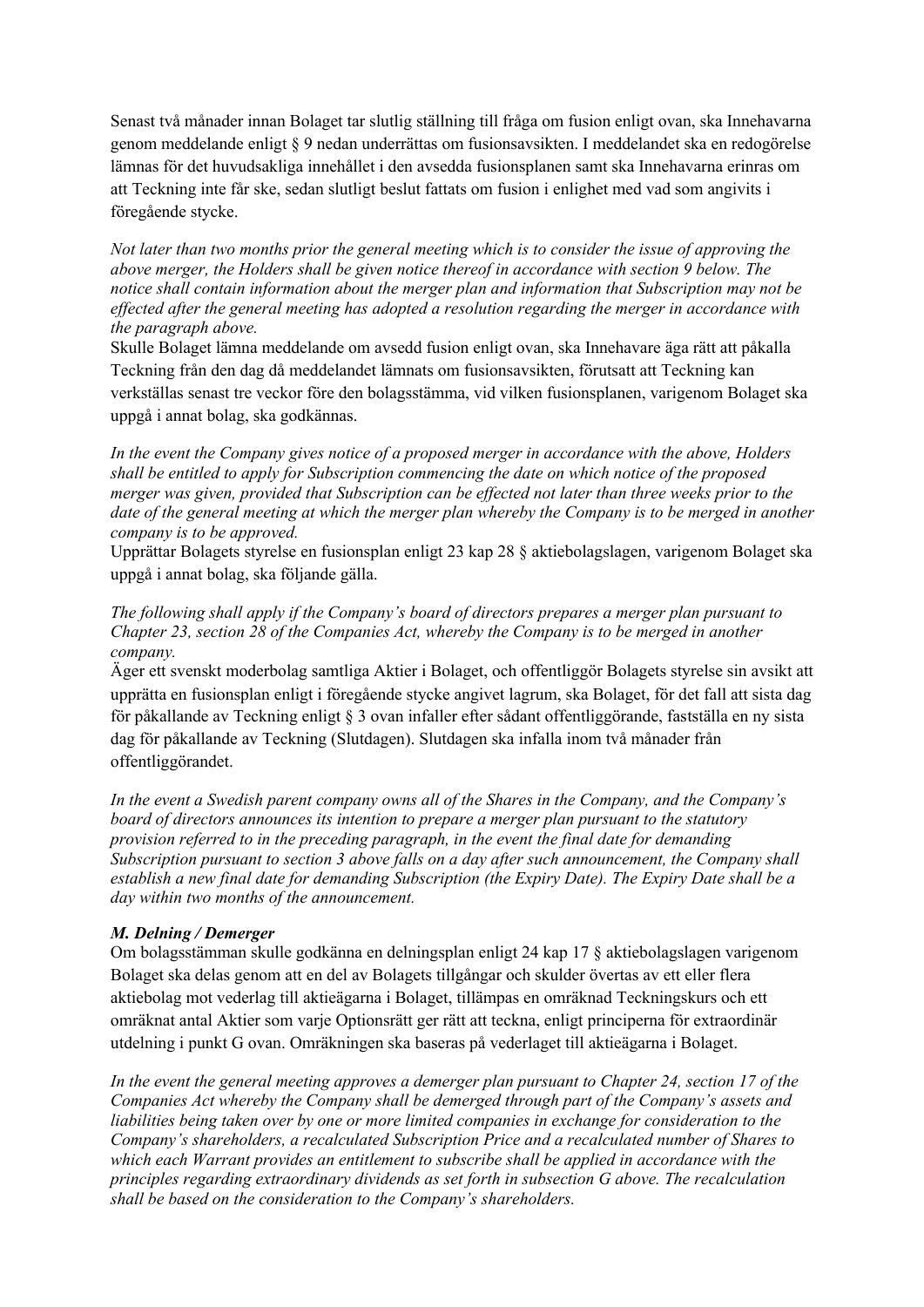Om samtliga Bolagets tillgångar och skulder övertas av ett eller flera andra aktiebolag mot vederlag till aktieägarna i Bolaget ska bestämmelserna om likvidation enligt punkt K ovan äga motsvarande tillämpning, innebärande bl.a. att rätten att begära Teckning upphör samtidigt med registreringen enligt 24 kap 27 § aktiebolagslagen och att underrättelse till Innehavaren ska ske senast två månader innan delningsplanen underställs bolagsstämman.

*In the event all of the Company's assets and liabilities are taken over by one or more limited companies in exchange for consideration to the Company's shareholders, the provisions regarding liquidation as set forth in subsection K above shall apply mutatis mutandis, entailing inter alia that the right to request Subscription shall terminate simultaneously with registration pursuant to Chapter 24, section 27 of the Companies Act and that Holders must be given notice thereof not later than two months prior to the date on which the demerger plan is submitted to the general meeting.*

### *N. Tvångsinlösen / Buy-out of minority shareholders*

Äger ett svenskt moderbolag, självt eller tillsammans med dotterföretag, mer än 90 procent av Aktierna i Bolaget, och offentliggör moderbolaget sin avsikt att påkalla tvångsinlösen, ska vad som i sista stycket punkt L sägs om Slutdag äga motsvarande tillämpning.

*In the event a Swedish parent company, on its own or together with a subsidiary, owns more than 90 per cent of the Shares in the Company, and where the parent company announces its intention to commence a buy-out procedure, the provisions of the final paragraph of subsection L regarding the Expiry Date shall apply mutatis mutandis.*

Om offentliggörandet skett i enlighet med vad som anges ovan i denna punkt, ska Innehavare äga rätt att göra sådant påkallande fram till och med Slutdagen. Bolaget ska senast fem veckor före Slutdagen genom meddelande enligt § 9 nedan erinra Innehavarna om denna rätt samt att påkallande av Teckning inte får ske efter Slutdagen.

*If the announcement has been made in accordance with the provisions above in this subsection, Holders shall be entitled to demand Subscription until the Expiry Date. The Company must give notice to the Holders in accordance with § 9 below, not later than five weeks prior to the Expiry Date, informing them of this right and the fact that they may not demand Subscription after the Expiry Date.* Har majoritetsägaren enligt 22 kap 6 § aktiebolagslagen begärt att en tvist om inlösen ska avgöras av skiljemän, får Optionsrätten inte utnyttjas för Teckning förrän inlösentvisten har avgjorts genom en dom eller ett beslut som har vunnit laga kraft. Om den tid inom vilken Teckning får ske löper ut dessförinnan eller inom tre månader därefter, har Innehavaren ändå rätt att utnyttja Optionsrätten under tre månader efter det att avgörandet vann laga kraft.

*If the majority shareholder, pursuant to Chapter 22, section 6 of the Companies Act, has submitted a request that a buy-out dispute be resolved by arbitrators, the Warrants may not be exercised for Subscription until the buy-out dispute has been settled by an award or decision that has become final. If the period within which Subscription may take place expires prior thereto, or within three months thereafter, a Holder nevertheless has the right to exercise the Warrant within three months after the date on which the ruling became final.*

### *O. Upphörd eller förfallen likvidation, fusion eller delning / Cease or lapse of liquidation, merger or demerger*

Oavsett vad som sagts under punkt K, L och M om att Teckning inte får verkställas efter beslut om likvidation eller godkännande av fusionsplan eller delningsplan, ska rätten till Teckning åter inträda om likvidationen upphör eller frågan om fusion eller delning förfaller.

*Notwithstanding the provisions of subsections K, L, and M that Subscription may not be effected following a resolution regarding liquidation or approval of a merger plan or demerger plan, the right to Subscription shall be reinstated in the event the liquidation ceases or the issue of a merger or demerger lapses.*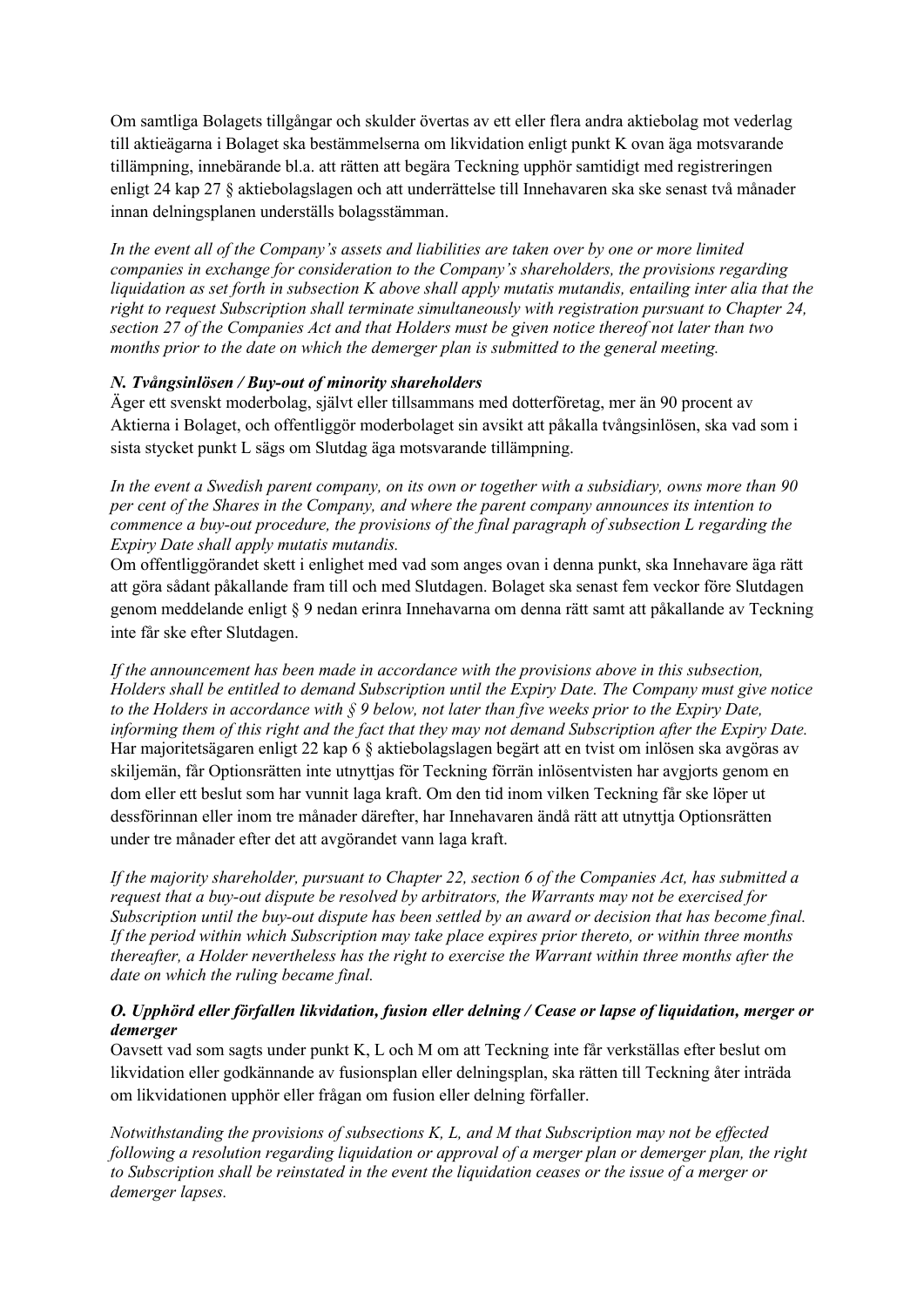### *P. Konkurs eller företagsrekonstruktion / Bankruptcy or company reorganisation*

Vid Bolagets konkurs får Teckning med utnyttjande av Optionsrätt inte ske. Om konkursbeslutet hävs av högre rätt, återinträder rätten till Teckning.

*In the event of the Company's bankruptcy, Subscription may not take place through exercise of Warrants. Where the bankruptcy order is set aside by a higher court, the entitlement to Subscribe shall be reinstated.*

Vid företagsrekonstruktion får Teckning med utnyttjande av Optionsrätt ske. Vid behov får Bolaget inhämta samtycke från rekonstruktören innan Teckningen genomförs.

*Where a decision is taken that the Company shall be the subject of a company reorganisation order, Subscription may take place through exercise of Warrants. If required, the Company may obtain a written consent by the administrator prior to the Subscription.*

### *Q. Byte av redovisningsvaluta / Change in accounting currency*

Genomför Bolaget byte av redovisningsvaluta, innebärande att Bolagets aktiekapital ska vara bestämt i annan valuta än svenska kronor, ska Teckningskursen omräknas till samma valuta som aktiekapitalet är bestämt i. Sådan valutaomräkning ska ske med tillämpning av den växelkurs som använts för omräkning av aktiekapitalet vid valutabytet.

*In the event the Company effects a change in the accounting currency, entailing that the Company's share capital shall be established in a currency other than Swedish crowns, the Subscription Price shall be recalculated in the same currency as the share capital. Such currency recalculation shall take place applying the exchange rate which was used to recalculate the share capital in conjunction with the change in currency.*

Enligt ovan omräknad Teckningskurs fastställs av Bolaget och ska tillämpas vid Teckning som verkställs från och med den dag som bytet av redovisningsvaluta får verkan.

*A recalculated Subscription Price in accordance with the provisions above shall be determined by the Company and shall be applied to Subscriptions effected commencing the day on which the change in the accounting currency takes effect.*

### *R. Motsvarande villkor för kupongbolag / Equivalent terms and conditions for companies that are not Central Securities Depository Companies*

I de fall ovan angivna omräkningsvillkor hänvisar till avstämningsdagen och Bolaget vid omräkningstillfället inte är Avstämningsbolag ska istället för avstämningsdagen tillämpas jämförlig tidpunkt som används i motsvarande villkor för kupongbolag.

In cases where the provisions concerning recalculation refer to the record date and, at the time of the *recalculation, the Company is not a Central Securities Depository Company, a comparable date used in equivalent terms and conditions for companies that are not Central Securities Depository Companies shall apply instead of the record date.*

### **§ 9 Meddelanden /** *Notices*

Meddelanden rörande Optionsrätterna ska skriftligen genom brev eller e-post tillställas varje Innehavare under adress som är känd för Bolaget.

*Notices relating to the Warrants must be provided in writing via mail or email to each Holder to an address which is known to the Company.*

### **§ 10 Ändring av villkor /** *Amendments to the terms and conditions*

Bolagets styrelse har rätt att för Innehavarnas räkning besluta om ändring av dessa villkor i den mån lagstiftning, domstolsavgörande, Euroclears eller myndighets beslut gör det nödvändigt att ändra villkoren eller om det i övrigt – enligt styrelsens bedömning – av praktiska skäl är ändamålsenligt eller nödvändigt att ändra villkoren och Innehavarnas rättigheter inte i något hänseende försämras.